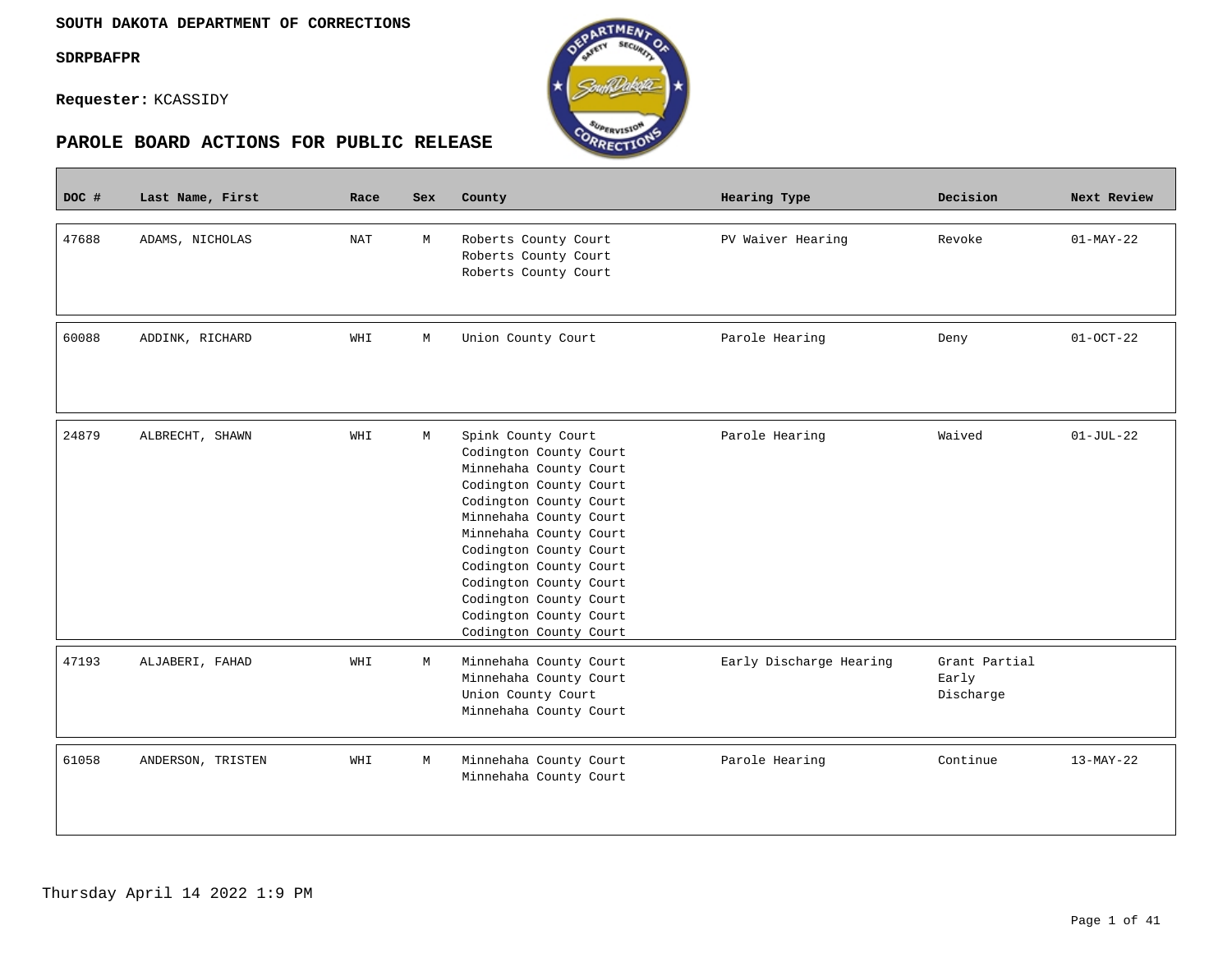$\sim$ 

**Requester:** KCASSIDY



| DOC # | Last Name, First | Race                 | Sex          | County                                                                                        | Hearing Type            | Decision                          | Next Review     |
|-------|------------------|----------------------|--------------|-----------------------------------------------------------------------------------------------|-------------------------|-----------------------------------|-----------------|
| 52948 | ANTELOPE, NANCY  | <b>NAT</b>           | $\mathbf{F}$ | Charles Mix County<br>Charles Mix County                                                      | Parole Hearing          | Grant                             |                 |
| 50262 | ASHES, CLAYTON   | $\operatorname{NAT}$ | $\mathbb M$  | Clay County Court                                                                             | PV Waiver Hearing       | Revoke                            | $01 - SEP - 22$ |
| 58956 | AZURE, LAYTON    | <b>NAT</b>           | M            | Minnehaha County Court                                                                        | Parole Hearing          | Deny                              | $01 - JAN - 50$ |
| 54134 | BACON, LANEY     | WHI                  | М            | Custer County Court<br>Custer County Court<br>Pennington County Court<br>Yankton County Court | Parole Hearing          | Waived                            | $01 - AUG - 22$ |
| 18633 | BAKKER, BRIAN    | WHI                  | M            | Minnehaha County Court<br>Minnehaha County Court                                              | Parole Hearing          | Grant                             |                 |
| 49131 | BALDWIN, JACKIE  | WHI                  | $\mathbf F$  | Kingsbury County Court                                                                        | Early Discharge Hearing | Grant Early<br>Final<br>Discharge |                 |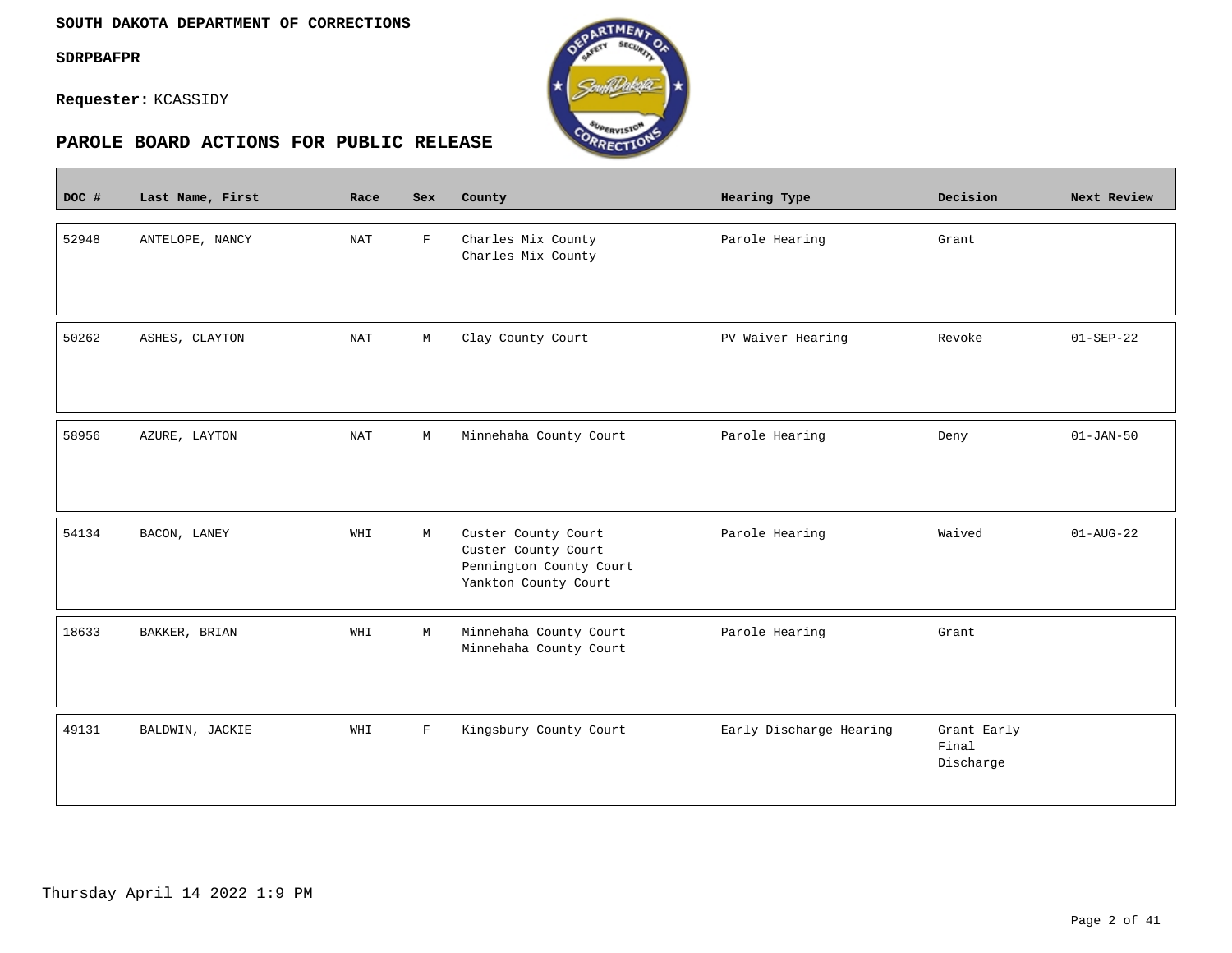$\mathcal{L}^{\text{max}}_{\text{max}}$ 

**Requester:** KCASSIDY



| DOC # | Last Name, First   | Race       | <b>Sex</b>  | County                                                                                                   | Hearing Type            | Decision                          | Next Review     |
|-------|--------------------|------------|-------------|----------------------------------------------------------------------------------------------------------|-------------------------|-----------------------------------|-----------------|
| 46241 | BALKCOM, DUBUSRIES | <b>BLA</b> | М           | Minnehaha County Court<br>Minnehaha County Court<br>Union County Court                                   | PV Revocation Hearing   | Revoke                            | $01 - SEP - 22$ |
| 41058 | BANGHART, MARTY    | WHI        | М           | Lincoln County Court                                                                                     | Non-compliance Hearing  | Continue                          | $01-MAY-22$     |
| 64010 | BANKS, TIMOTHY     | <b>BLA</b> | М           | Brookings County Court                                                                                   | Parole Hearing          | Grant                             |                 |
| 61968 | BEAR SHIELD, EDDY  | <b>NAT</b> | $\mathbf F$ | Stanley County Court<br>Stanley County Court                                                             | Non-compliance Hearing  | Non-Compliant                     | $01-MAY-22$     |
| 51874 | BELL, MORGAN       | WHI        | $\mathbf F$ | Spink County Court<br>Spink County Court<br>Beadle County Court                                          | Early Discharge Hearing | Grant Early<br>Final<br>Discharge |                 |
| 22986 | BELLEW, NATHAN     | WHI        | М           | Pennington County Court<br>Pennington County Court<br>Pennington County Court<br>Pennington County Court | Parole Hearing          | Grant                             |                 |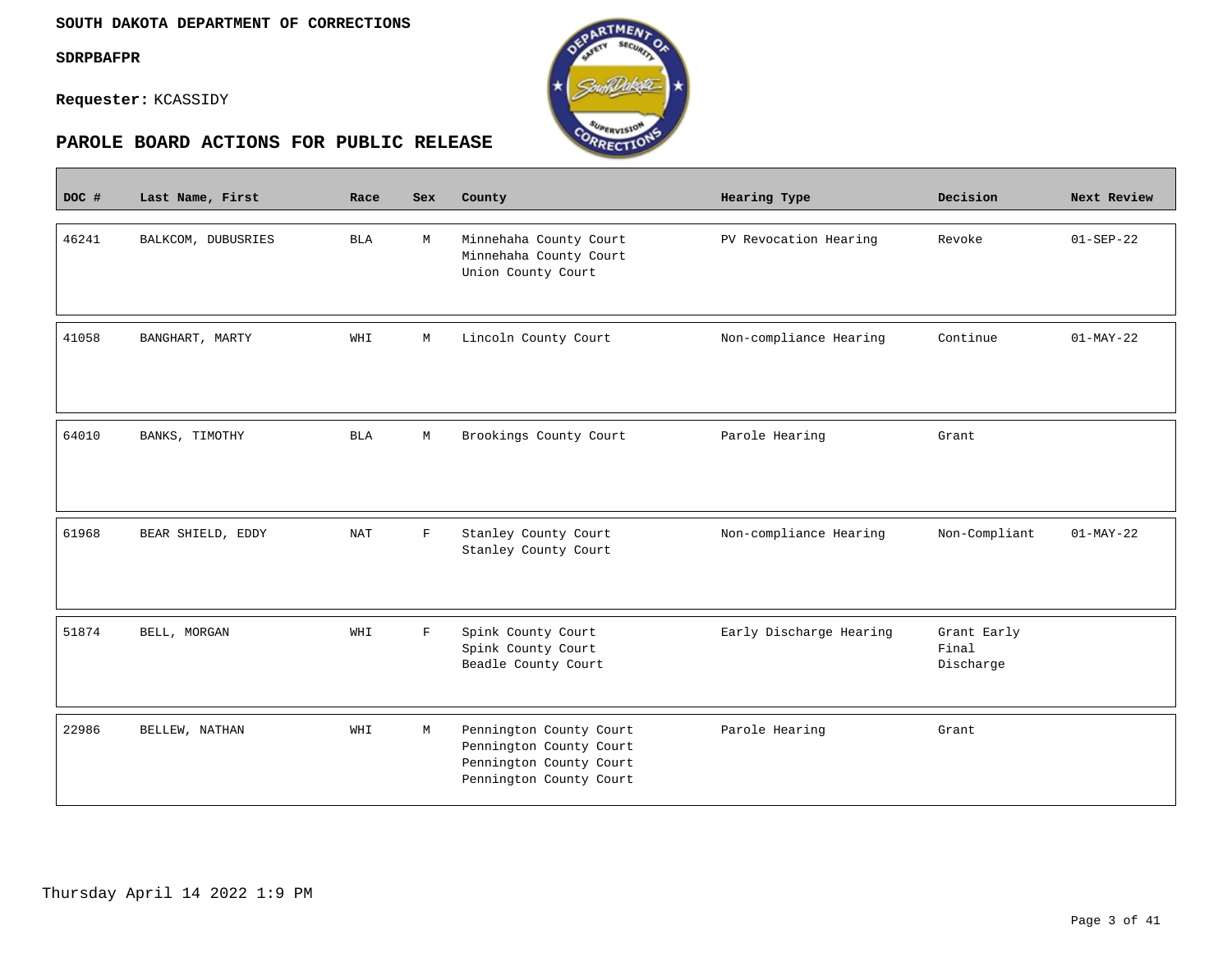$\overline{\phantom{a}}$ 

**Requester:** KCASSIDY



| DOC # | Last Name, First   | Race       | <b>Sex</b>  | County                                                                                                                            | <b>Hearing Type</b>    | Decision      | Next Review     |
|-------|--------------------|------------|-------------|-----------------------------------------------------------------------------------------------------------------------------------|------------------------|---------------|-----------------|
| 55369 | BERG, ANGELIA      | <b>NAT</b> | $\mathbf F$ | Minnehaha County Court<br>Minnehaha County Court                                                                                  | Parole Hearing         | Grant         |                 |
| 55572 | BERRY, CHRISTOPHER | WHI        | М           | Pennington County Court<br>Pennington County Court<br>Pennington County Court<br>Pennington County Court<br>Lawrence County Court | Non-compliance Hearing | Non-Compliant | $01-MAY-22$     |
| 38237 | BERTRAND, HAROLD   | <b>BLA</b> | М           | Meade County Court<br>Meade County Court                                                                                          | PV Waiver Hearing      | Revoke        | $01-JUL-22$     |
| 51692 | BETTELYOUN, BRUCE  | <b>NAT</b> | $\mathbb M$ | Lincoln County Court                                                                                                              | Parole Hearing         | Grant         |                 |
| 55921 | BIG EAGLE, ANDREW  | <b>NAT</b> | М           | Brule County Court                                                                                                                | SSV Waiver Hearing     | Revoke        | $01 - AUG - 22$ |
| 47603 | BLACK BEAR, JAYSON | <b>NAT</b> | М           | Minnehaha County Court<br>Minnehaha County Court                                                                                  | Parole Hearing         | Deny          | $01 - AUG - 22$ |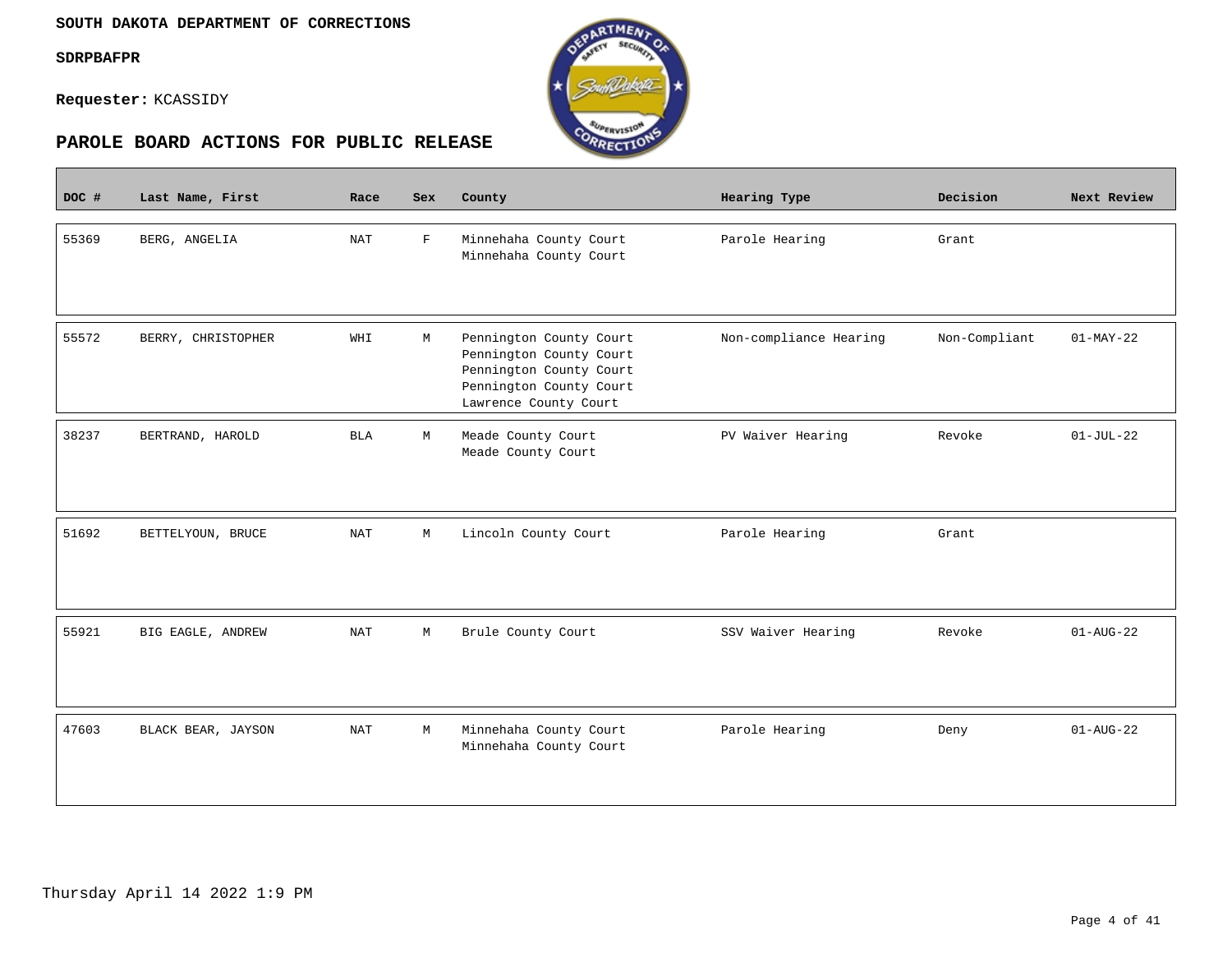$\overline{\phantom{a}}$ 

**Requester:** KCASSIDY





| DOC # | Last Name, First     | Race | <b>Sex</b> | County                                                                                                   | Hearing Type           | Decision      | Next Review     |
|-------|----------------------|------|------------|----------------------------------------------------------------------------------------------------------|------------------------|---------------|-----------------|
| 44718 | BLACK CLOUD, LOREN   | NAT  | M          | Hughes County Court<br>Hughes County Court<br>Hughes County Court<br>Hughes County Court                 | PV Waiver Hearing      | Revoke        | $01-JUL-22$     |
| 34628 | BLUE BIRD, ERIC      | NAT  | M          | Jackson County Court<br>Minnehaha County Court                                                           | Parole Hearing         | Continue      | $13-MAY-22$     |
| 52111 | BLUE LEGS, DANIELLE  | NAT  | F          | Bennett County Court<br>Bennett County Court<br>Bennett County Court                                     | SSV Waiver Hearing     | Revoke        | $01 - JUN - 22$ |
| 25072 | BOSWORTH, KRISTOPHER | WHI  | M          | Lake County Court<br>Lake County Court                                                                   | Non-compliance Hearing | Non-Compliant | $01-MAY-22$     |
| 58292 | BOWKER, JOSEPH       | NAT  | M          | Pennington County Court<br>Pennington County Court<br>Pennington County Court<br>Pennington County Court | Parole Hearing         | Continue      | $01-MAY-22$     |
| 50089 | BRANT, WICANHPIDUTA  | NAT  | M          | Roberts County Court<br>Roberts County Court                                                             | Parole Hearing         | Deny          | $01 - JUL - 22$ |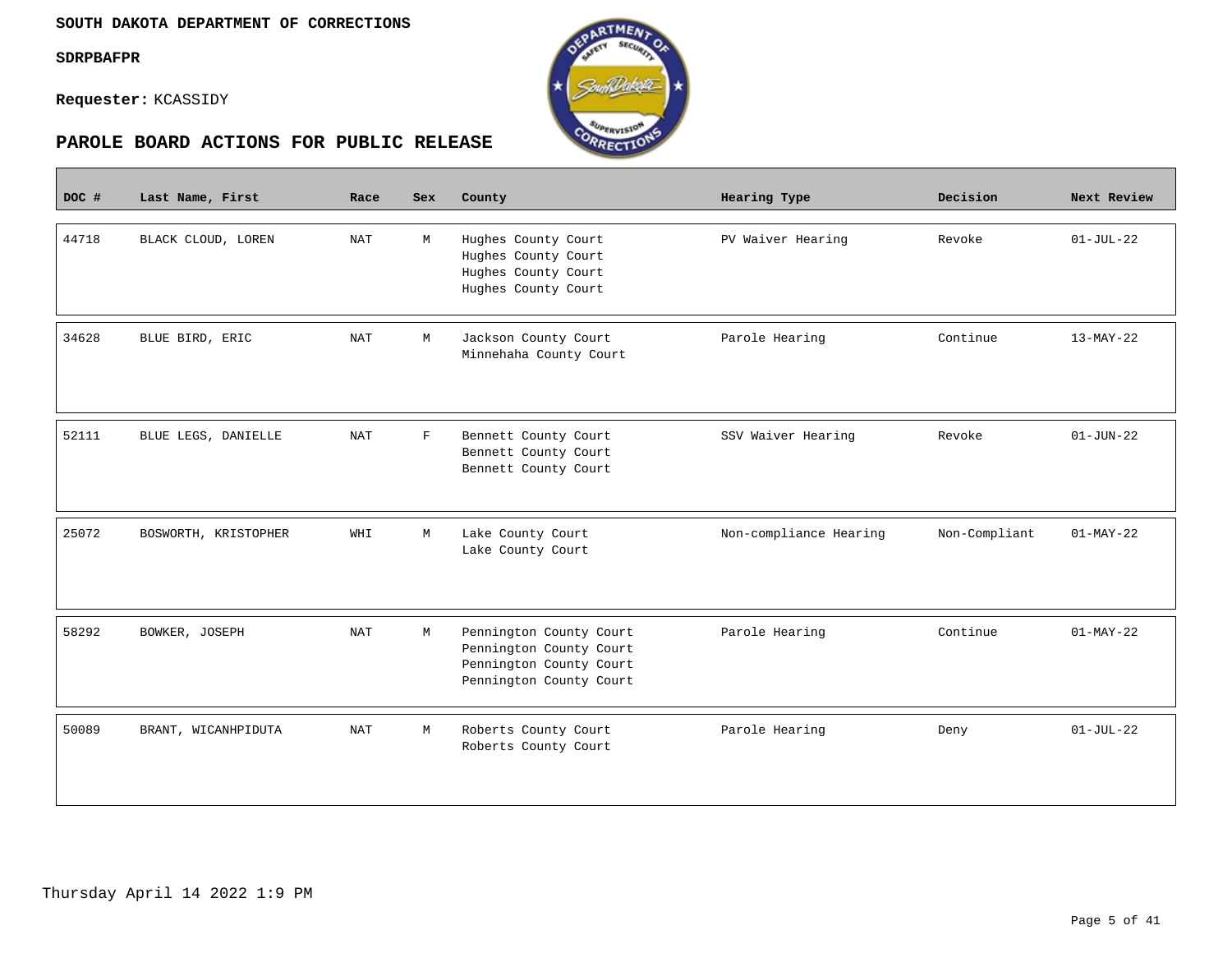$\overline{\phantom{a}}$ 

**Requester:** KCASSIDY



| DOC # | Last Name, First  | Race       | Sex        | County                                           | <b>Hearing Type</b>     | Decision               | Next Review            |
|-------|-------------------|------------|------------|--------------------------------------------------|-------------------------|------------------------|------------------------|
|       |                   |            |            |                                                  |                         |                        |                        |
| 65259 | BREN, MATTHEW     | WHI        | M          | Codington County Court                           | Non-compliance Hearing  | Continue               | $01-MAY-22$            |
|       |                   |            |            |                                                  |                         |                        |                        |
|       |                   |            |            |                                                  |                         |                        |                        |
|       |                   |            |            |                                                  |                         |                        |                        |
| 9435  | BRIGGS, TASHA     | <b>NAT</b> | $_{\rm F}$ | Brown County Court                               | SSV Waiver Hearing      | Revoke                 | $01-NOV-22$            |
|       |                   |            |            | Brown County Court                               |                         |                        |                        |
|       |                   |            |            | Brown County Court                               |                         |                        |                        |
|       |                   |            |            | Minnehaha County Court                           |                         |                        |                        |
| 53747 | BROWN, ERIC       | WHI        | М          | Minnehaha County Court                           | SSV Waiver Hearing      | Revoke                 | $01 - SEP - 22$        |
|       |                   |            |            | Yankton County Court                             |                         |                        |                        |
|       |                   |            |            | Minnehaha County Court                           |                         |                        |                        |
|       |                   |            |            |                                                  |                         |                        |                        |
|       |                   |            |            |                                                  |                         |                        |                        |
| 47504 | BUCKMASTER, RANDY | <b>NAT</b> | М          | Lawrence County Court                            | Parole Hearing          | Deny                   | $01 - \text{AUG} - 22$ |
|       |                   |            |            | Lawrence County Court                            |                         |                        |                        |
|       |                   |            |            | Lawrence County Court<br>Butte County Court      |                         |                        |                        |
|       |                   |            |            |                                                  |                         |                        |                        |
| 3583  | BUTLER, SHAWN     | WHI        | М          | Brown County Court                               | Parole Hearing          | Deny                   | $01 - AUG - 22$        |
|       |                   |            |            | Brown County Court                               |                         |                        |                        |
|       |                   |            |            |                                                  |                         |                        |                        |
|       |                   |            |            |                                                  |                         |                        |                        |
|       |                   |            |            |                                                  |                         |                        |                        |
| 31882 | BUUM, MICAH       | <b>NAT</b> | М          | Minnehaha County Court<br>Minnehaha County Court | Early Discharge Hearing | Grant Partial<br>Early |                        |
|       |                   |            |            | Minnehaha County Court                           |                         | Discharge              |                        |
|       |                   |            |            | Minnehaha County Court                           |                         |                        |                        |
|       |                   |            |            | Minnehaha County Court                           |                         |                        |                        |
|       |                   |            |            | Minnehaha County Court                           |                         |                        |                        |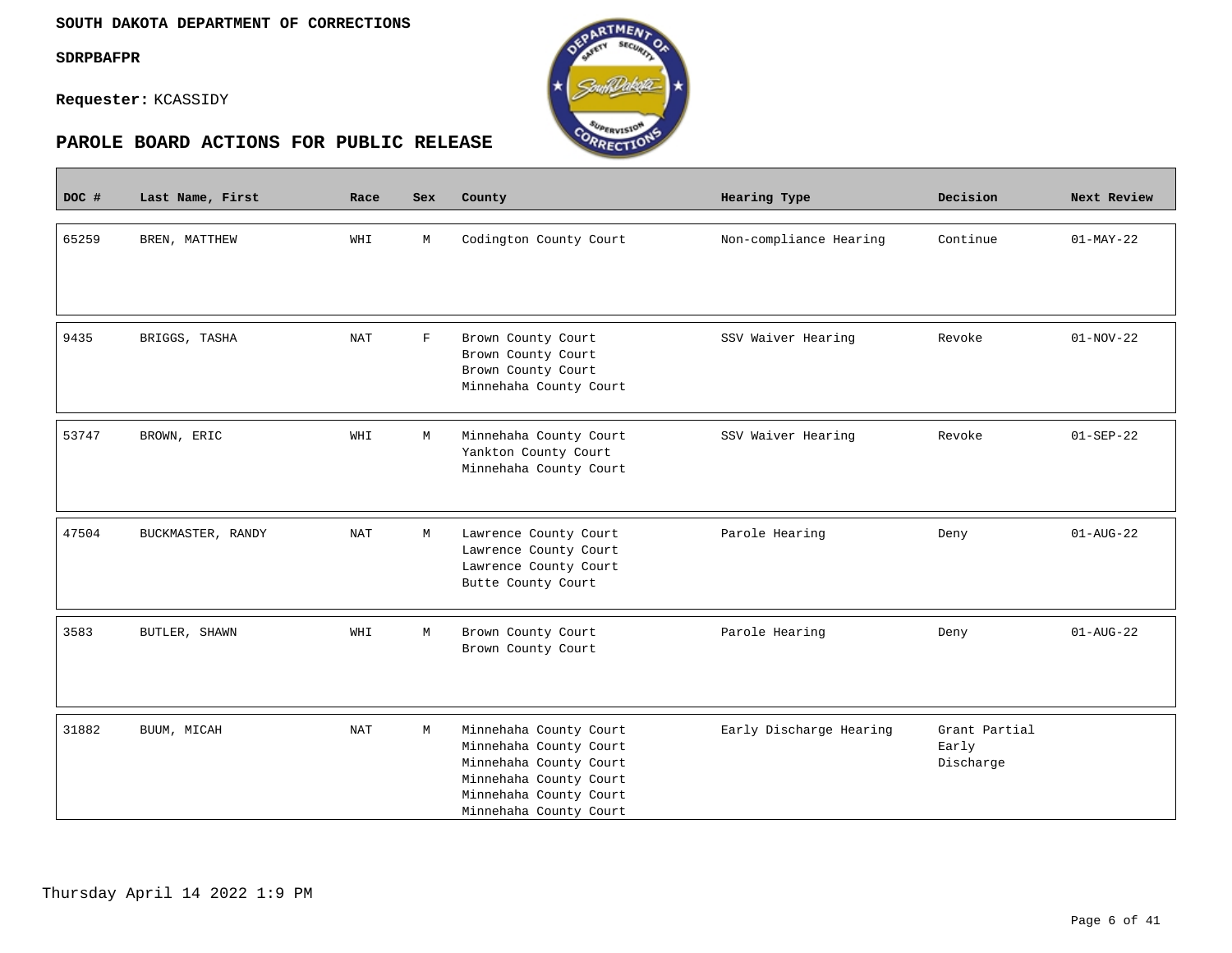**Contract** 

**Requester:** KCASSIDY



| DOC # | Last Name, First  | Race       | Sex | County                                                                                                                                                       | Hearing Type                        | Decision                               | Next Review     |
|-------|-------------------|------------|-----|--------------------------------------------------------------------------------------------------------------------------------------------------------------|-------------------------------------|----------------------------------------|-----------------|
| 14457 | CADY, DANIEL      | WHI        | М   | Minnehaha County Court<br>Pennington County Court<br>Pennington County Court<br>Pennington County Court<br>Bon Homme County Court<br>Pennington County Court | Commutation-Paper Review<br>Hearing | Recommend to<br>Personal<br>Appearance | $01 - AUG - 22$ |
| 61296 | CAGE, RICHARD     | WHI        | М   | Brookings County Court                                                                                                                                       | Parole Hearing                      | Grant                                  |                 |
| 48991 | CARRERAS, ARTHUR  | <b>NAT</b> | М   | Minnehaha County Court<br>Minnehaha County Court<br>Minnehaha County Court<br>Minnehaha County Court                                                         | PV Waiver Hearing                   | Revoke                                 | $01 - SEP - 22$ |
| 51029 | CASTILLO, DERRICK | <b>NAT</b> | M   | Charles Mix County<br>Clay County Court<br>Minnehaha County Court                                                                                            | Parole Hearing                      | Deny                                   | $01-0CT-22$     |
| 59990 | CAVANAUGH, SILAS  | <b>NAT</b> | М   | Brule County Court                                                                                                                                           | PV Revocation Hearing               | Continue                               | $01-MAY-22$     |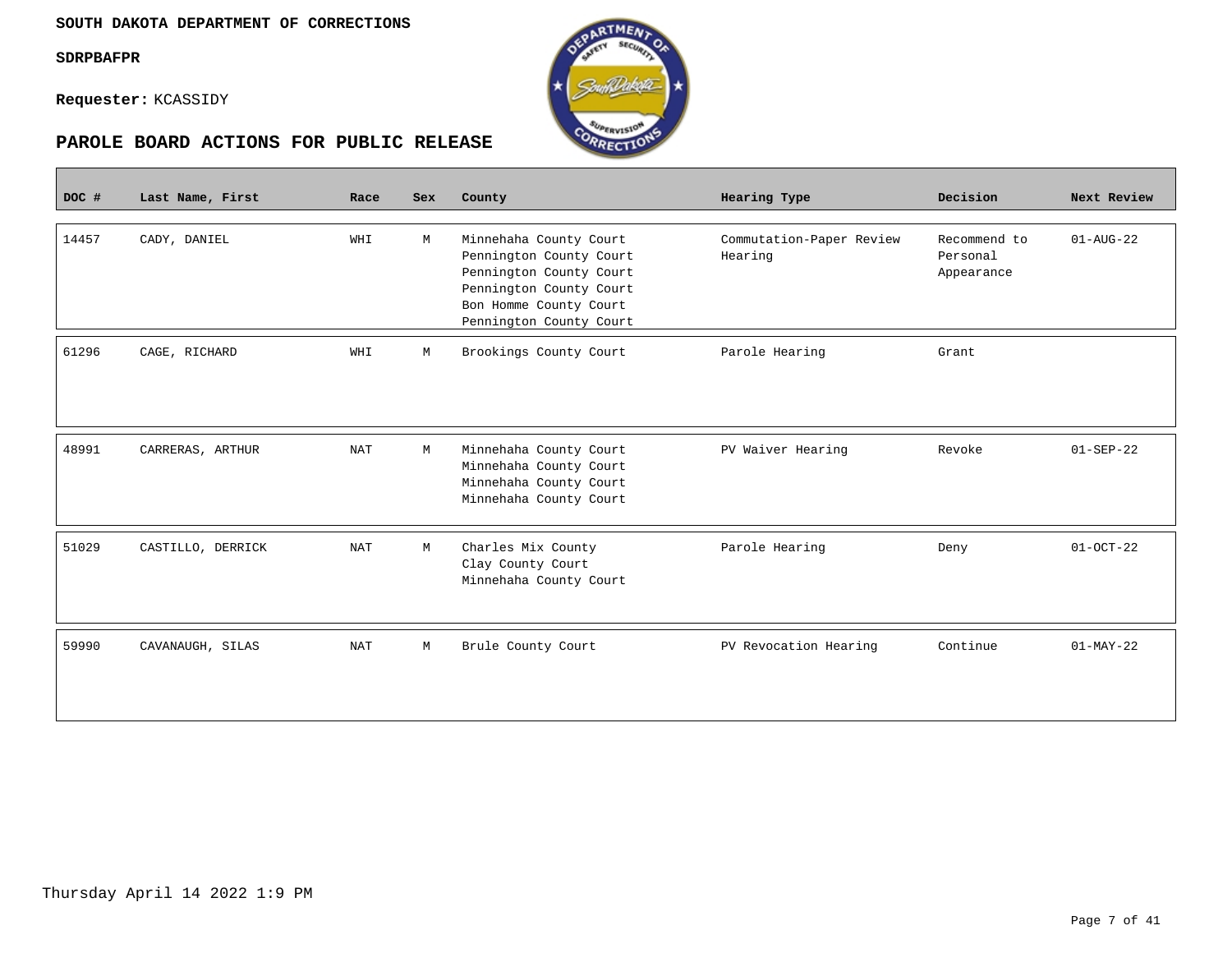**Requester:** KCASSIDY



| DOC # | Last Name, First   | Race       | <b>Sex</b>  | County                                                                                                                                                                                               | Hearing Type            | Decision                          | Next Review            |
|-------|--------------------|------------|-------------|------------------------------------------------------------------------------------------------------------------------------------------------------------------------------------------------------|-------------------------|-----------------------------------|------------------------|
| 13788 | CHAMBERS, ALVIN    | <b>NAT</b> | М           | Minnehaha County Court<br>Minnehaha County Court<br>Minnehaha County Court<br>Minnehaha County Court<br>Hughes County Court<br>Hughes County Court<br>Pennington County Court<br>Hughes County Court | Parole Hearing          | Grant                             |                        |
| 54610 | CHANKU, SHERRY     | <b>NAT</b> | F           | Minnehaha County Court<br>Minnehaha County Court<br>Minnehaha County Court                                                                                                                           | Parole Hearing          | Deny                              | $01 - \text{AUG} - 22$ |
| 53256 | CHIPPS, TRENTON    | <b>NAT</b> | М           | Pennington County Court<br>Pennington County Court<br>Pennington County Court<br>Mellette County Court                                                                                               | Parole Hearing          | Deny                              | $01-0CT-22$            |
| 44246 | CHRISTIE, NICHOLAS | WHI        | М           | Brookings County Court<br>Brookings County Court                                                                                                                                                     | Early Discharge Hearing | Grant Early<br>Final<br>Discharge |                        |
| 54036 | CIOCHO, KAYLA      | WHI        | $\mathbf F$ | Pennington County Court<br>Pennington County Court<br>Pennington County Court<br>Meade County Court                                                                                                  | Parole Hearing          | Grant                             |                        |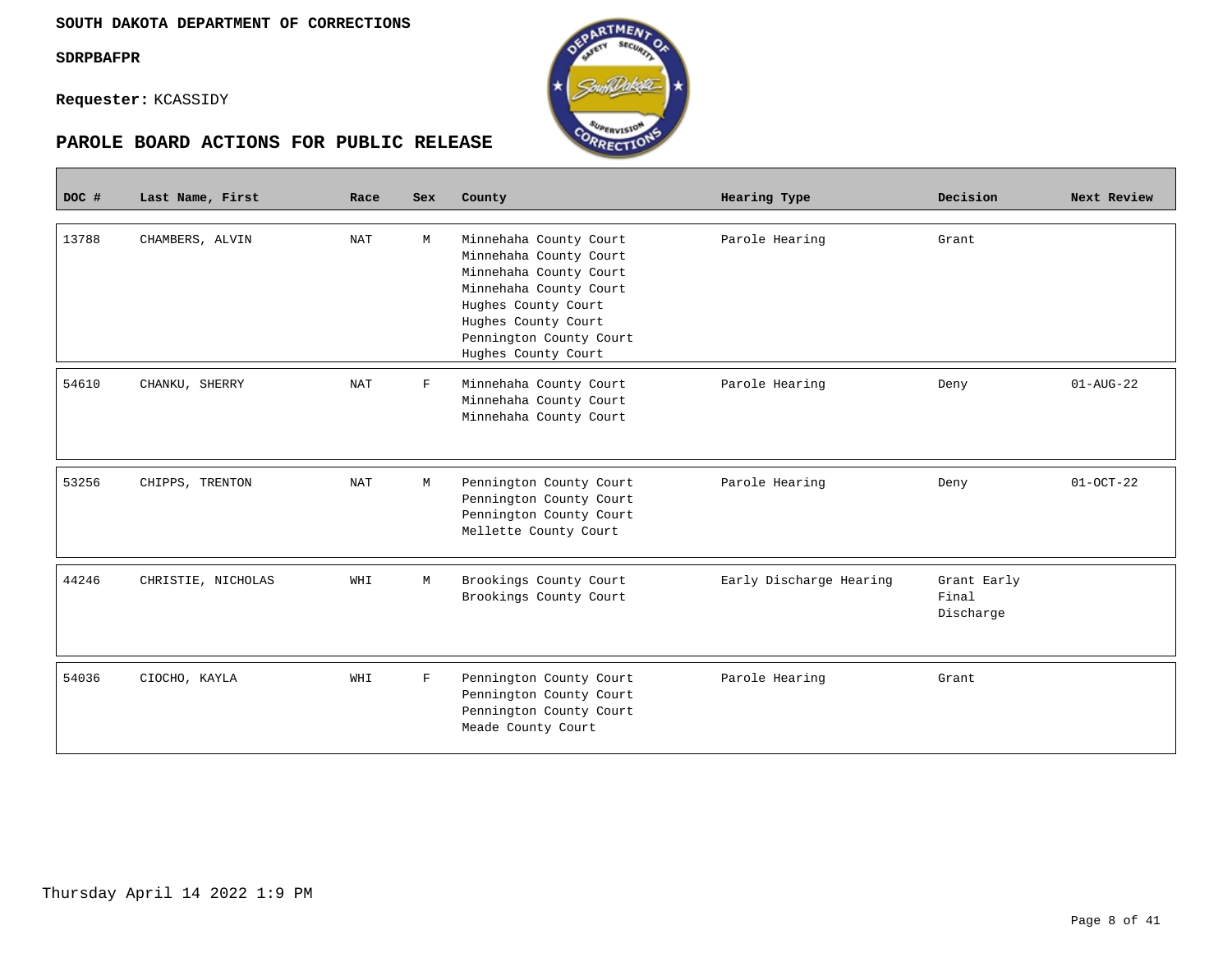**Requester:** KCASSIDY



| DOC # | Last Name, First    | Race       | <b>Sex</b> | County                                                                                                                         | Hearing Type       | Decision | Next Review   |
|-------|---------------------|------------|------------|--------------------------------------------------------------------------------------------------------------------------------|--------------------|----------|---------------|
| 12729 | CLAYTON, JOVAUN     | BLA        | M          | Brookings County Court<br>Minnehaha County Court<br>Minnehaha County Court<br>Minnehaha County Court<br>Minnehaha County Court | Parole Hearing     | Deny     | $01 - JUL-22$ |
| 45892 | CLIFFORD, CHRISTIAN | <b>NAT</b> | M          | Minnehaha County Court<br>Pennington County Court                                                                              | Parole Hearing     | Continue | $13-MAY-22$   |
| 3557  | CLIFFORD, JOHN      | NAT        | M          | Minnehaha County Court<br>Minnehaha County Court<br>Minnehaha County Court<br>Minnehaha County Court                           | Parole Hearing     | Grant    |               |
| 59988 | CLOUDMAN, GEORGE    | <b>NAT</b> | M          | Pennington County Court<br>Pennington County Court                                                                             | SSV Waiver Hearing | Revoke   | $01 - JAN-50$ |
| 58491 | COLLINS, RICHARD    | <b>NAT</b> | M          | Pennington County Court<br>Pennington County Court<br>Pennington County Court                                                  | Parole Hearing     | Grant    |               |
| 51848 | COURNOYER, TATIANA  | <b>NAT</b> | F          | Minnehaha County Court<br>Minnehaha County Court<br>Minnehaha County Court<br>Brookings County Court                           | Parole Hearing     | Continue | $01-MAY-22$   |

RTMEN

RECTI<sup>O</sup>

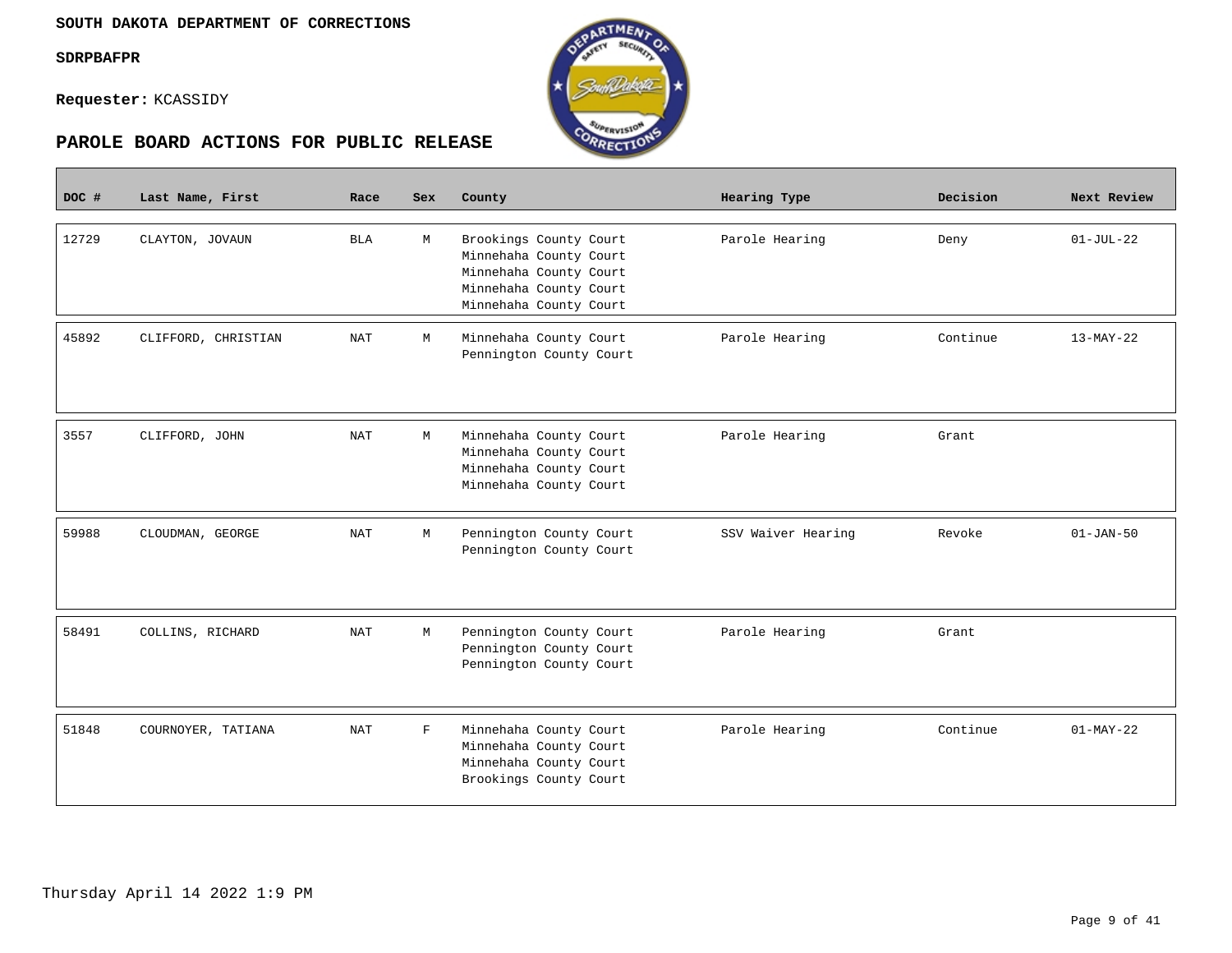$\overline{\phantom{a}}$ 

**Requester:** KCASSIDY



| DOC # | Last Name, First  | Race       | <b>Sex</b>   | County                                                            | Hearing Type            | Decision                            | Next Review     |
|-------|-------------------|------------|--------------|-------------------------------------------------------------------|-------------------------|-------------------------------------|-----------------|
| 46341 | CRAWFORD, ABIGAIL | WHI        | $\mathbf{F}$ | Meade County Court<br>Meade County Court<br>Lawrence County Court | PV Revocation Hearing   | Revoke                              | $01 - APR - 24$ |
| 9446  | CRAZY BULL, TEO   | <b>NAT</b> | M            | Minnehaha County Court                                            | PV Waiver Hearing       | Revoke                              | $01-JUL-22$     |
| 49535 | CRUZ, JAVIER      | HOL        | M            | Minnehaha County Court                                            | Parole Hearing          | Grant                               |                 |
| 53939 | DAVIS, ISSHAWN    | <b>BLA</b> | М            | Lincoln County Court                                              | Early Discharge Hearing | Grant Partial<br>Early<br>Discharge |                 |
| 1298  | DAVIS, MICHAEL    | WHI        | М            | Minnehaha County Court<br>Minnehaha County Court                  | Parole Hearing          | Deny                                | $01 - APR - 23$ |
| 15738 | DEBELTS, STEVE    | WHI        | M            | Minnehaha County Court<br>Minnehaha County Court                  | Parole Hearing          | Continue                            | $13-MAY-22$     |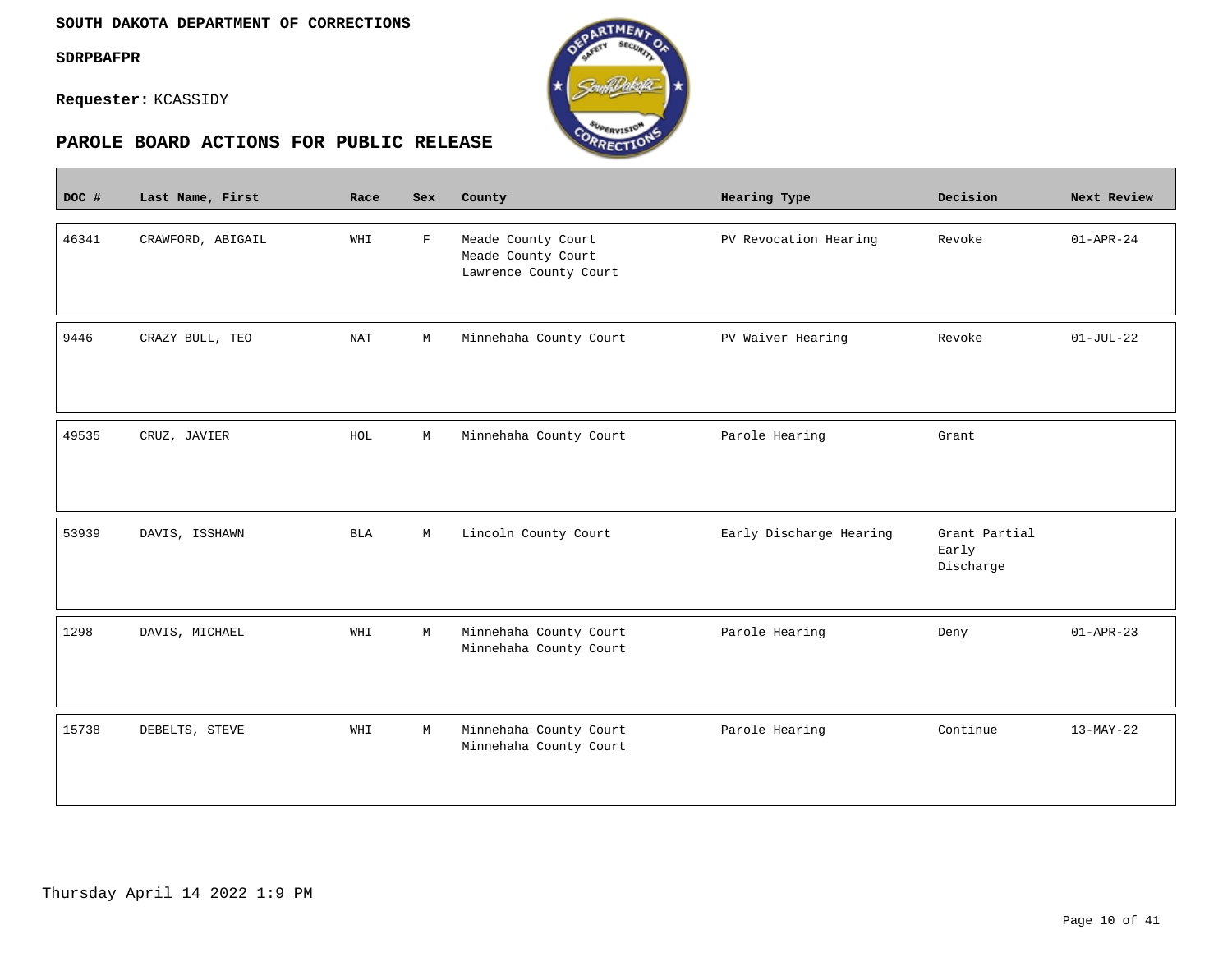$\overline{\phantom{a}}$ 

**Requester:** KCASSIDY



| DOC # | Last Name, First         | Race                 | <b>Sex</b> | County                                                                                                                                                      | Hearing Type      | Decision | Next Review     |
|-------|--------------------------|----------------------|------------|-------------------------------------------------------------------------------------------------------------------------------------------------------------|-------------------|----------|-----------------|
| 55224 | DEGEEST, CHRISTIAN       | WHI                  | М          | Pennington County Court<br>Pennington County Court<br>Pennington County Court<br>Pennington County Court                                                    | PV Waiver Hearing | Revoke   | $01 - JUL - 22$ |
| 59149 | DEVERNEY-HUBBELING, DUST | NAT                  | М          | Brookings County Court                                                                                                                                      | Parole Hearing    | Deny     | $01-JUL-22$     |
| 7816  | DIEDE, NICHOLAS          | WHI                  | М          | Turner County Court<br>Turner County Court<br>Lincoln County Court<br>Minnehaha County Court<br>Turner County Court<br>Day County Court<br>Day County Court | Parole Hearing    | Grant    |                 |
| 44689 | DUMARCE, LEVI            | <b>NAT</b>           | М          | Roberts County Court<br>Roberts County Court<br>Roberts County Court<br>Roberts County Court                                                                | Parole Hearing    | Deny     | $01 - OCT - 22$ |
| 52066 | DURAN, GUADALUPE         | $\operatorname{NAT}$ | F          | Hughes County Court                                                                                                                                         | Parole Hearing    | Grant    |                 |
| 37362 | EAGLEFEATHER, ARTHUR     | <b>NAT</b>           | М          | Minnehaha County Court<br>Minnehaha County Court<br>Minnehaha County Court<br>Yankton County Court<br>Minnehaha County Court                                | PV Waiver Hearing | Revoke   | $01 - OCT - 22$ |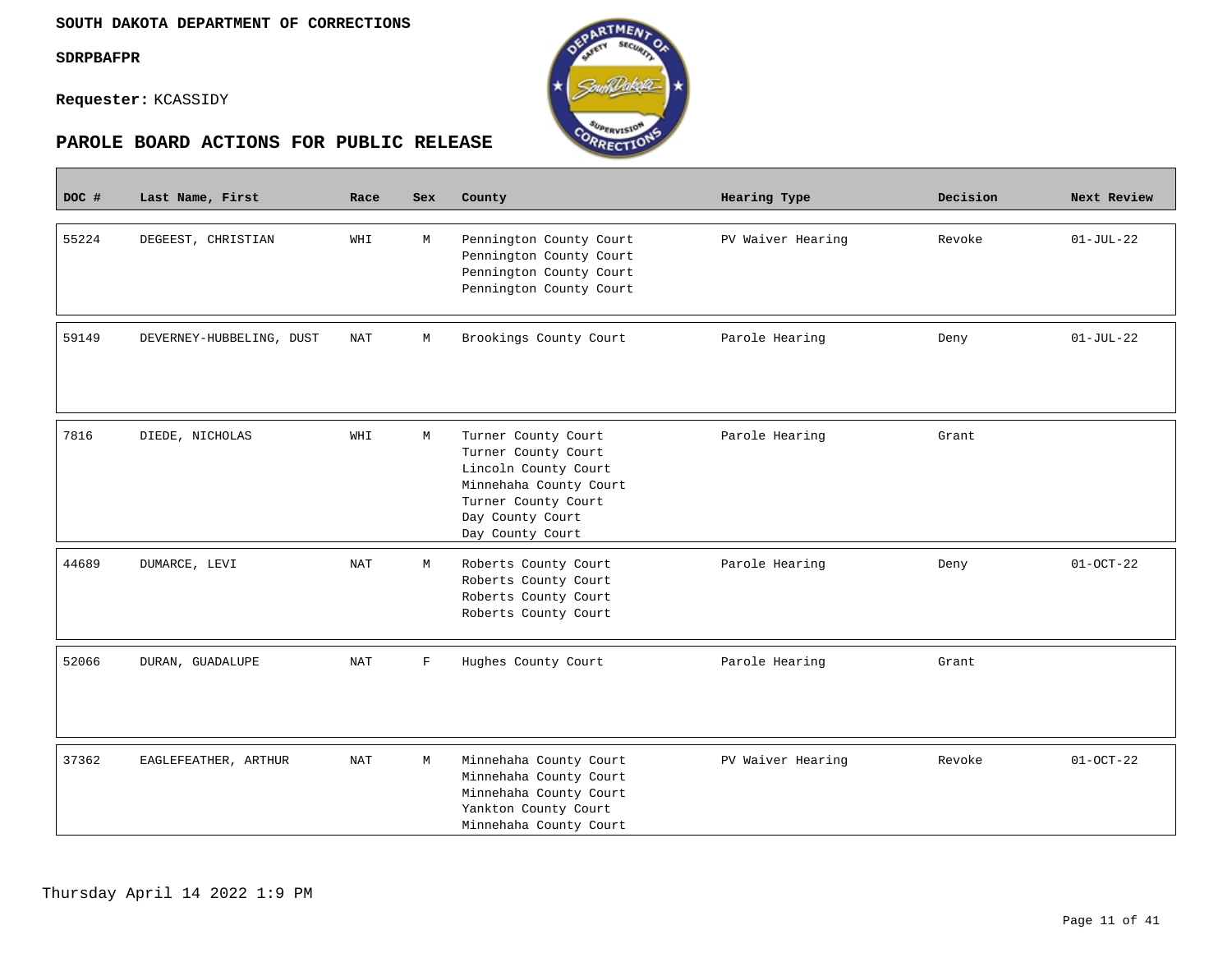$\overline{\phantom{a}}$ 

**Requester:** KCASSIDY



| DOC # | Last Name, First | Race       | <b>Sex</b>  | County                                                                                                         | Hearing Type           | Decision | Next Review     |
|-------|------------------|------------|-------------|----------------------------------------------------------------------------------------------------------------|------------------------|----------|-----------------|
| 11575 | ECOFFEY, RICHARD | <b>NAT</b> | М           | Pennington County Court<br>Meade County Court                                                                  | SSV Waiver Hearing     | Revoke   | $01-JUL-22$     |
| 42999 | ELLEFSON, BRANDY | WHI        | $\mathbf F$ | Codington County Court<br>Grant County Court<br>Grant County Court<br>Grant County Court<br>Grant County Court | SSV Waiver Hearing     | Revoke   | $01-JUL-22$     |
| 2615  | EMBRY, DONALD    | WHI        | М           | Union County Court<br>Union County Court<br>Minnehaha County Court                                             | Parole Hearing         | Deny     | $01 - APR - 23$ |
| 55491 | ERKS, JACOB      | WHI        | M           | Brookings County Court<br>Brookings County Court                                                               | Parole Hearing         | Deny     | $01 - AUG - 22$ |
| 50733 | FAHRNI, MICHAEL  | WHI        | М           | Brown County Court                                                                                             | PV Waiver Hearing      | Revoke   | $01-DEC-22$     |
| 42260 | FEIMER, RUSLAN   | WHI        | М           | Yankton County Court                                                                                           | Non-compliance Hearing |          |                 |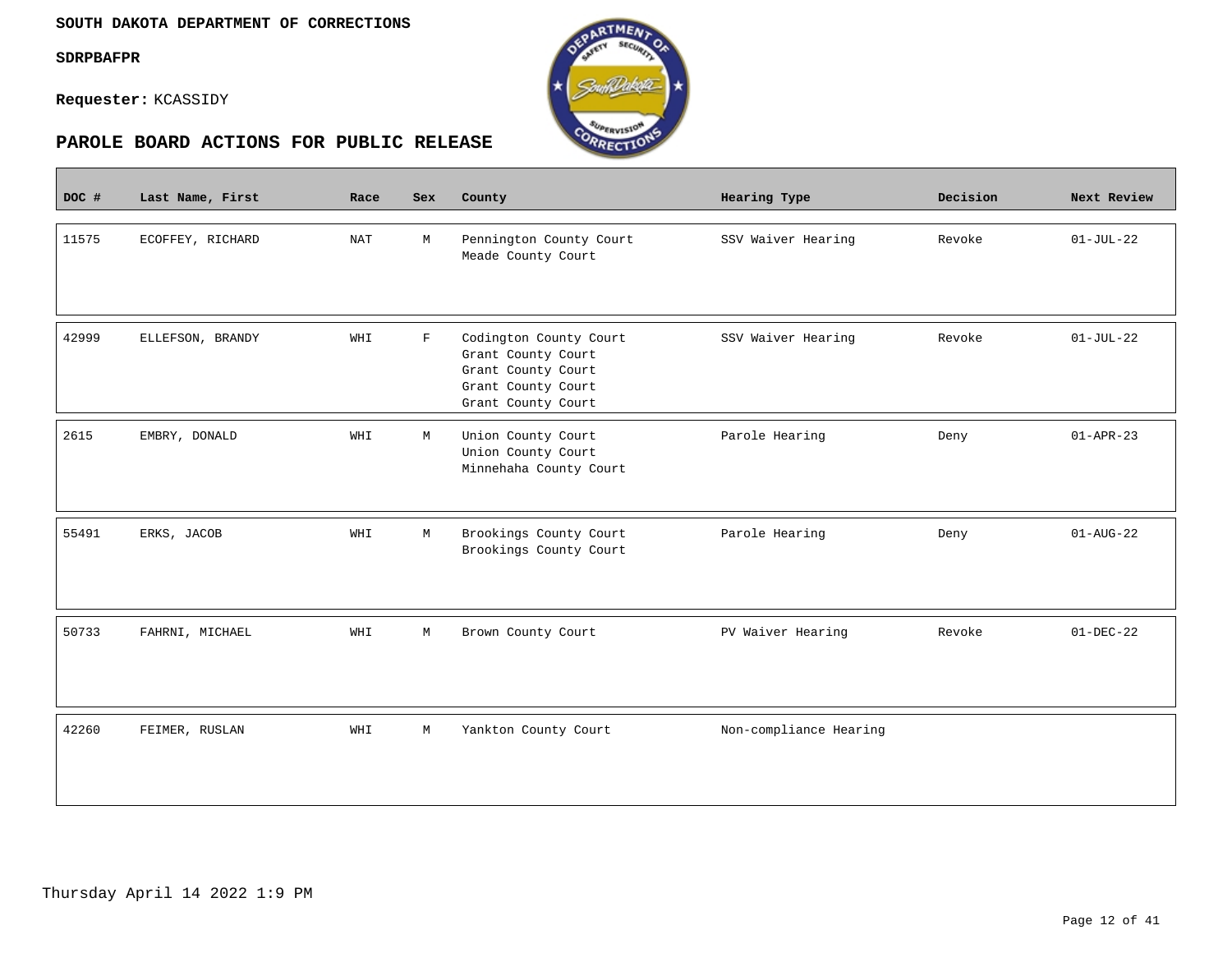**Requester:** KCASSIDY



| DOC # | Last Name, First      | Race       | Sex | County                                                                                                                                                                                                                          | Hearing Type           | Decision      | Next Review     |
|-------|-----------------------|------------|-----|---------------------------------------------------------------------------------------------------------------------------------------------------------------------------------------------------------------------------------|------------------------|---------------|-----------------|
| 11505 | FERGUSON, TOBY        | WHI        | M   | Fall River County Court<br>Lawrence County Court<br>Lawrence County Court<br>Lawrence County Court<br>Lawrence County Court<br>Lawrence County Court<br>Lawrence County Court<br>Lawrence County Court<br>Lawrence County Court | Case Review Hearing    | Reviewed      |                 |
| 13932 | FJELLANGER, BRIDGETTE | WHI        | F   | Minnehaha County Court<br>Minnehaha County Court<br>Minnehaha County Court<br>Minnehaha County Court                                                                                                                            | Parole Hearing         | Deny          | $01 - JUN - 22$ |
| 63620 | FOLLETTE, DARRELL     | <b>NAT</b> | М   | Pennington County Court                                                                                                                                                                                                         | Non-compliance Hearing | Non-Compliant | $01-0CT-22$     |
| 13842 | FOOL BULL, WILLIAM    | NAT        | M   | Mellette County Court                                                                                                                                                                                                           | SSV Waiver Hearing     | Revoke        | $01-JUL-22$     |
| 63176 | FREDRICKSON, MATTHEW  | WHI        | M   | Lincoln County Court<br>Lincoln County Court                                                                                                                                                                                    | SSV Revocation Hearing | Revoke        | $01-0CT-22$     |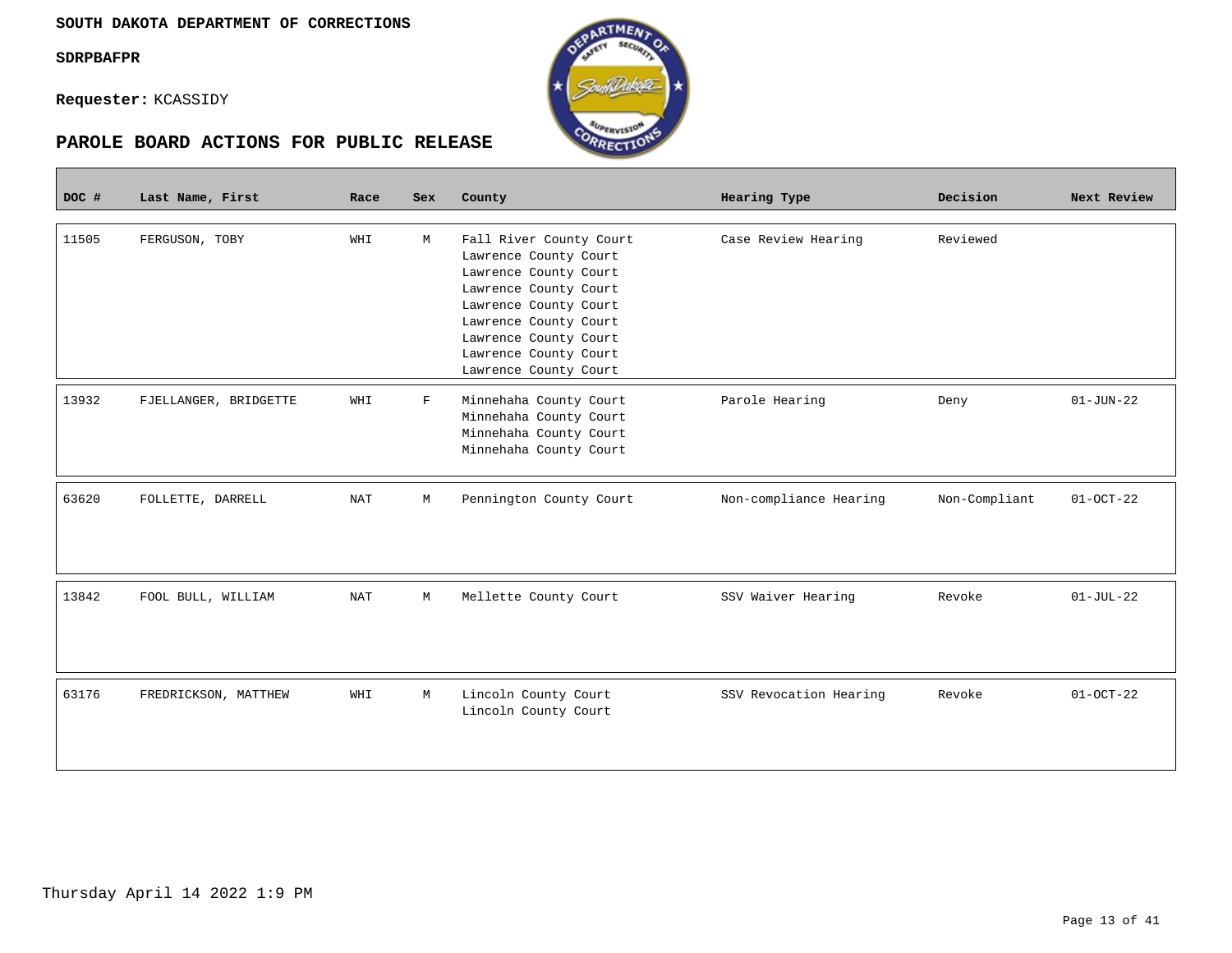$\mathcal{L}^{\text{max}}_{\text{max}}$ 

**Requester:** KCASSIDY



| DOC # | Last Name, First        | Race       | Sex          | County                                                                                                             | Hearing Type           | Decision      | Next Review     |
|-------|-------------------------|------------|--------------|--------------------------------------------------------------------------------------------------------------------|------------------------|---------------|-----------------|
| 37773 | FRITZ-CHAPPELL, MATTHEW | WHI        | М            | Deuel County Court<br>Deuel County Court<br>Yankton County Court<br>Bon Homme County Court<br>Yankton County Court | PV Waiver Hearing      | Revoke        | $01 - SEP - 22$ |
| 47853 | GAMBLE, ZACHARY         | WHI        | М            | Brookings County Court                                                                                             | Parole Hearing         | Deny          | $01-JUL-22$     |
| 61579 | GILBERT, KANE           | WHI        | M            | Minnehaha County Court                                                                                             | Parole Hearing         | Deny          | $01-JUL-22$     |
| 65068 | GILL, DESTINY           | <b>NAT</b> | $\mathbf F$  | Davison County Court                                                                                               | Non-compliance Hearing | Non-Compliant | $01 - JUN - 22$ |
| 53643 | GODFREY, KAYLA          | <b>NAT</b> | $\mathbf{F}$ | Roberts County Court<br>Codington County Court<br>Roberts County Court<br>Roberts County Court                     | Parole Hearing         | Grant         |                 |
| 39160 | GOLLIHER-WEYER, JOSEPH  | HOL        | М            | Brown County Court<br>Brown County Court<br>Brown County Court<br>Brown County Court                               | SSV Revocation Hearing | Continue      | $01-MAY-22$     |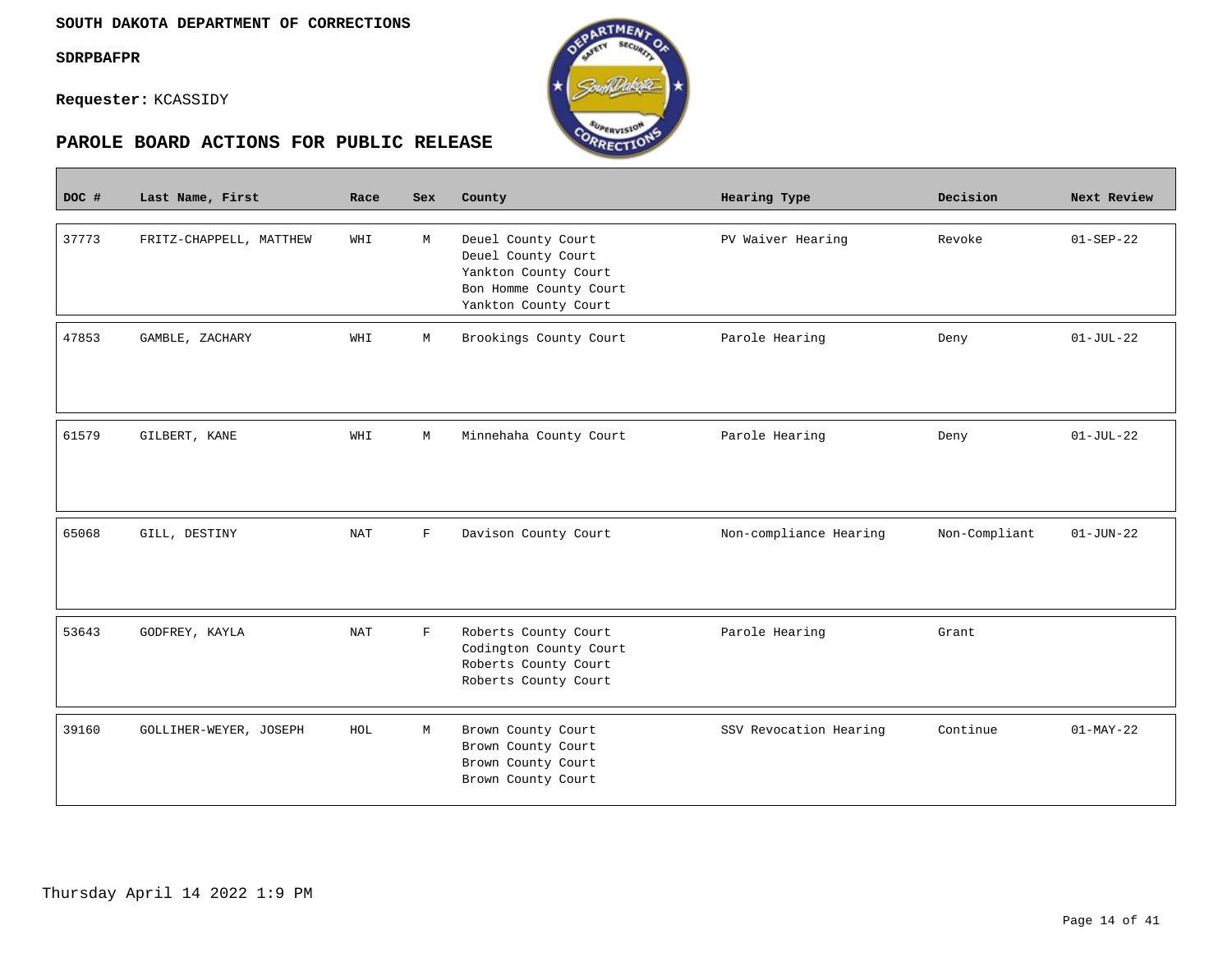#### **SOUTH DAKOTA DEPARTMENT OF CORRECTIONS**

**SDRPBAFPR**

 $\overline{\phantom{a}}$ 

**Requester:** KCASSIDY



| DOC # | Last Name, First     | Race | Sex | County                                                                                                   | Hearing Type            | Decision                            | Next Review |
|-------|----------------------|------|-----|----------------------------------------------------------------------------------------------------------|-------------------------|-------------------------------------|-------------|
| 47249 | GOMEZ, FRANK         | HOL  | М   | Minnehaha County Court                                                                                   | Parole Hearing          | Grant                               |             |
| 50300 | GRAMKOW, CODY        | WHI  | М   | Hutchinson County Court<br>Hutchinson County Court<br>Hutchinson County Court<br>Hutchinson County Court | Early Discharge Hearing | Grant Partial<br>Early<br>Discharge |             |
| 10829 | GRAMKOW, DONALD      | NAT  | М   | Minnehaha County Court<br>Lincoln County Court                                                           | Parole Hearing          | Deny                                | $01-0CT-22$ |
| 18435 | GRATZFELD, JEFFREY   | WHI  | М   | Yankton County Court                                                                                     | Parole Hearing          | Grant                               |             |
| 37449 | GUEFFROY, ALEXANDRIA | WHI  | F   | Pennington County Court                                                                                  | Parole Hearing          | Deny                                | $01-JUL-22$ |
| 44240 | HABBEN, CHELSEY      | WHI  | F   | Charles Mix County                                                                                       | SSV Waiver Hearing      | Revoke                              | $01-JUL-22$ |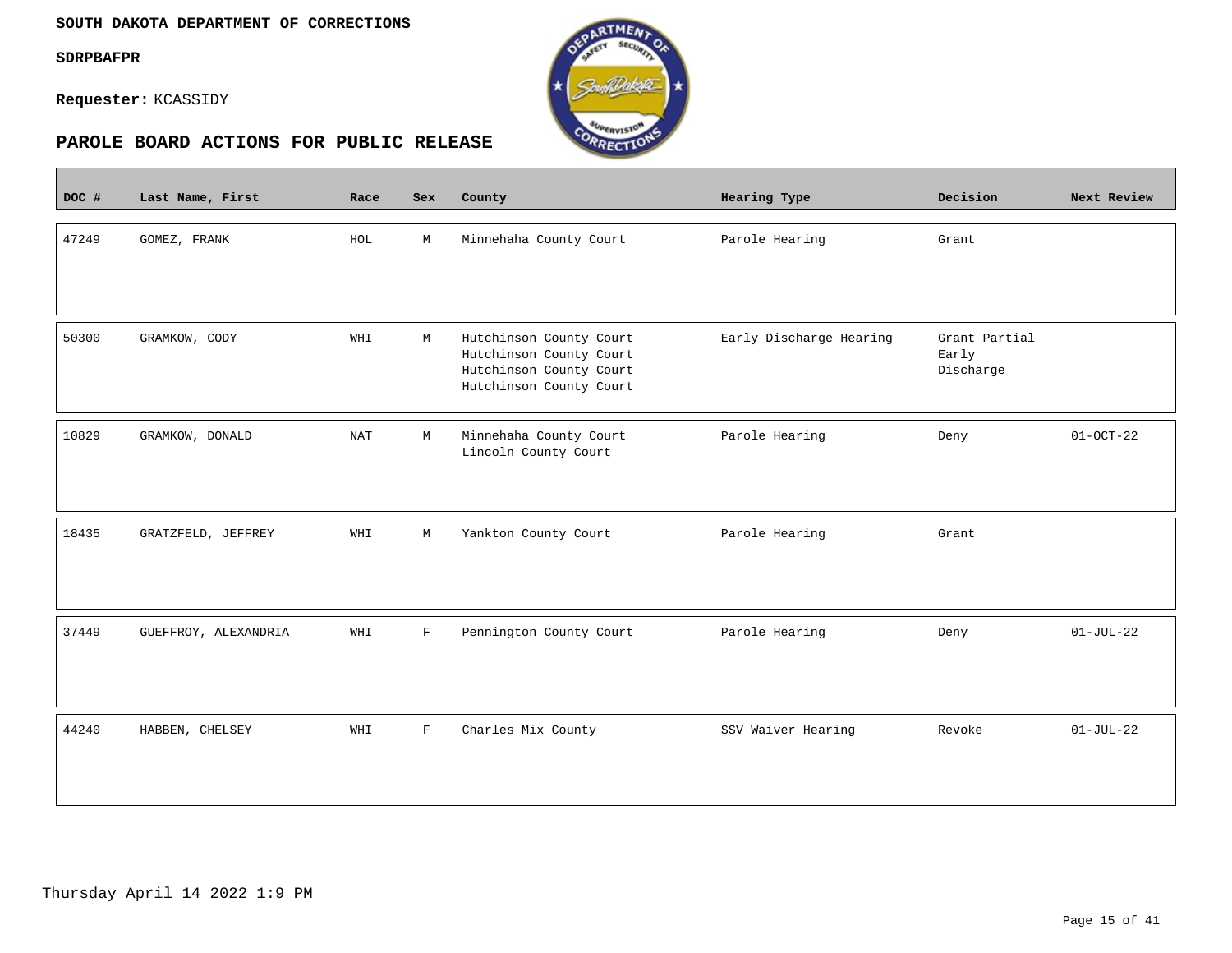$\overline{\phantom{a}}$ 

**Requester:** KCASSIDY



| DOC # | Last Name, First | Race                 | <b>Sex</b>   | County                                                                                                         | Hearing Type            | Decision                            | Next Review            |
|-------|------------------|----------------------|--------------|----------------------------------------------------------------------------------------------------------------|-------------------------|-------------------------------------|------------------------|
| 50157 | HARBERT, JEREMY  | WHI                  | M            | Minnehaha County Court                                                                                         | Early Discharge Hearing | Grant Early<br>Final<br>Discharge   |                        |
| 40369 | HARD HEART, SAGE | $\operatorname{NAT}$ | М            | Pennington County Court                                                                                        | Parole Hearing          | Deny                                | $01-JUL-22$            |
| 46768 | HARMON, KASMIRA  | $\operatorname{NAT}$ | $\mathbf{F}$ | Pennington County Court<br>Hughes County Court                                                                 | PV Waiver Hearing       | Revoke                              | $01 - \text{AUG} - 22$ |
| 37559 | HART, CHRISTIAN  | $\operatorname{NAT}$ | М            | Charles Mix County<br>Charles Mix County<br>Charles Mix County<br>Charles Mix County<br>Bon Homme County Court | Early Discharge Hearing | Grant Partial<br>Early<br>Discharge |                        |
| 39423 | HARTWELL, KARI   | WHI                  | $\mathbf F$  | Brown County Court<br>Brown County Court                                                                       | Early Discharge Hearing | Grant Partial<br>Early<br>Discharge |                        |
| 58251 | HAUGLAND, AGNES  | HOL                  | $\mathbf F$  | Minnehaha County Court<br>Minnehaha County Court                                                               | Parole Hearing          | Grant                               |                        |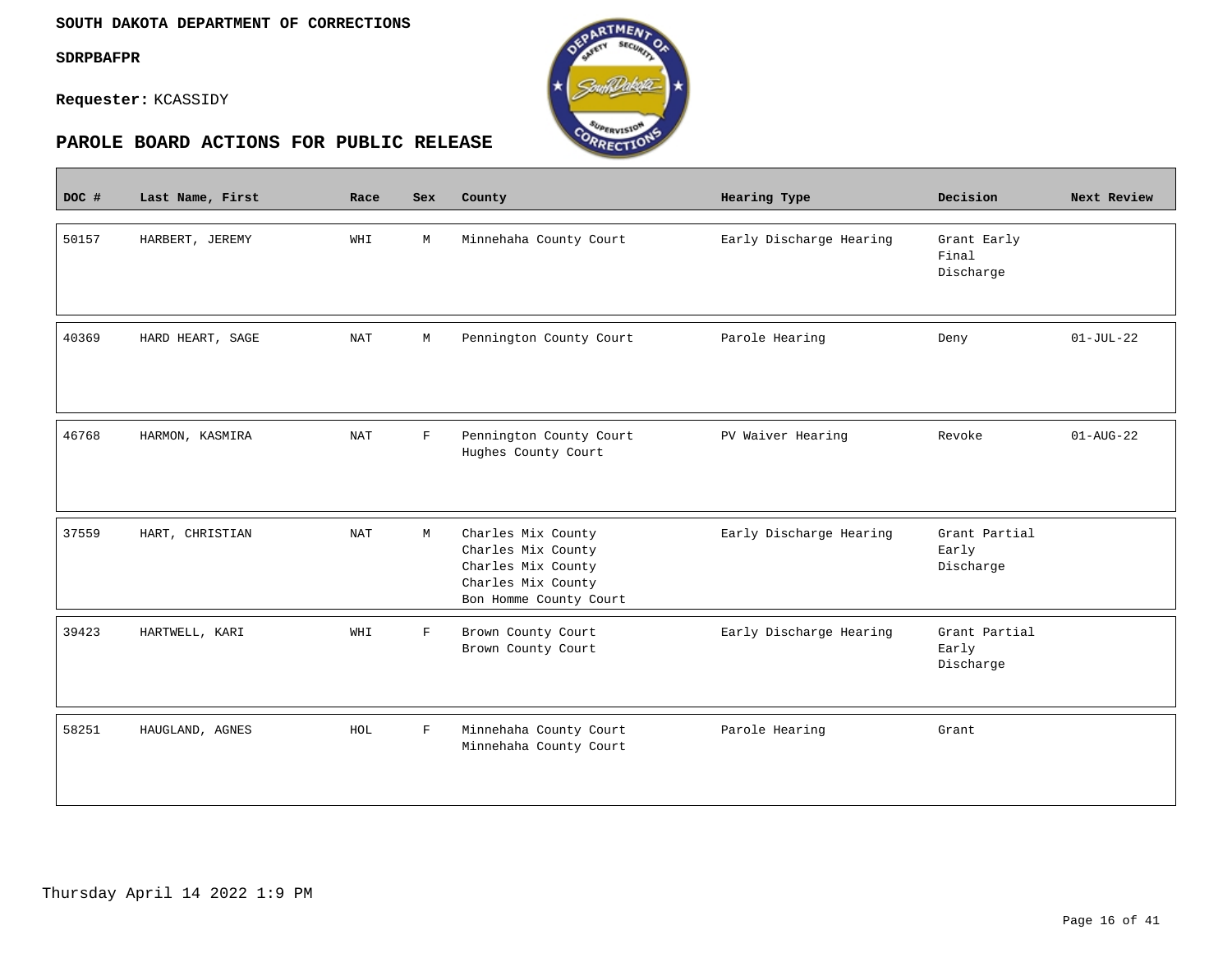$\overline{\phantom{a}}$ 

**Requester:** KCASSIDY



| DOC # | Last Name, First  | Race                 | Sex         | County                                                                                                                                                                                             | Hearing Type           | Decision      | Next Review     |
|-------|-------------------|----------------------|-------------|----------------------------------------------------------------------------------------------------------------------------------------------------------------------------------------------------|------------------------|---------------|-----------------|
| 58684 | HAWKINS, CHARLES  | WHI                  | М           | Lincoln County Court                                                                                                                                                                               | PV Waiver Hearing      | Revoke        | $01 - JUN - 22$ |
| 4717  | HAYES, NATHANIEL  | <b>BLA</b>           | М           | Yankton County Court<br>Yankton County Court                                                                                                                                                       | Non-compliance Hearing | Non-Compliant | $01-JUL-22$     |
| 7129  | HEFFNER, RANDALL  | $\operatorname{NAT}$ | М           | Minnehaha County Court<br>Minnehaha County Court<br>Minnehaha County Court<br>Minnehaha County Court                                                                                               | Parole Hearing         | Deny          | $01 - AUG - 22$ |
| 47602 | HERMANSON, TRAVIS | WHI                  | М           | Minnehaha County Court<br>Minnehaha County Court<br>Minnehaha County Court<br>Charles Mix County<br>Charles Mix County<br>Lincoln County Court<br>Minnehaha County Court<br>Minnehaha County Court | Parole Hearing         | Grant         |                 |
| 56192 | HETH, DESHAUNNA   | <b>NAT</b>           | $\mathbf F$ | Hughes County Court                                                                                                                                                                                | PV Waiver Hearing      | Revoke        | $01 - JUN - 22$ |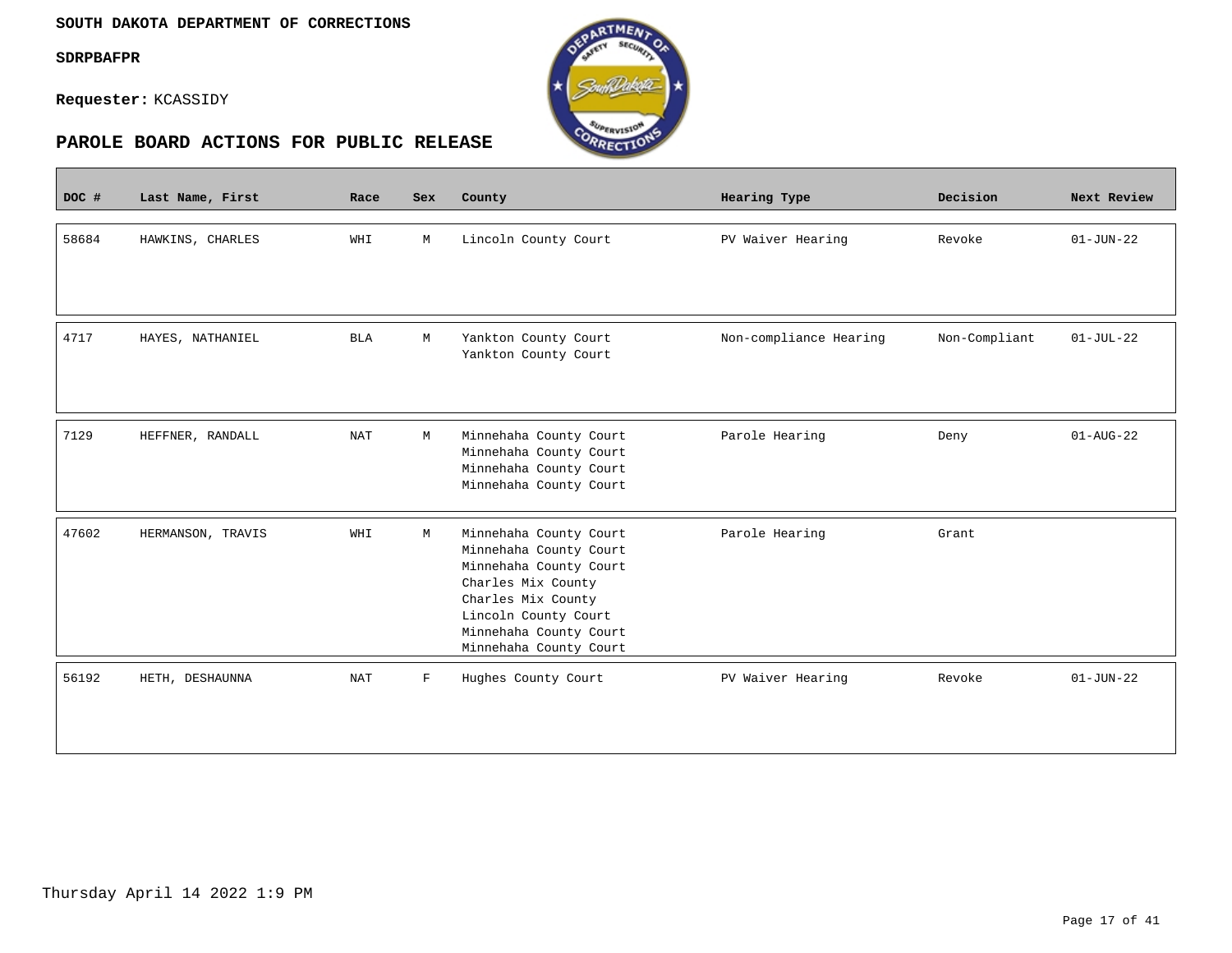$\overline{\phantom{a}}$ 

**Requester:** KCASSIDY

| DOC # | Last Name, First    | Race                 | Sex         | County                                                                                                                                                                                               | Hearing Type            | Decision                          | Next Review     |
|-------|---------------------|----------------------|-------------|------------------------------------------------------------------------------------------------------------------------------------------------------------------------------------------------------|-------------------------|-----------------------------------|-----------------|
| 12224 | HEUBROCK, JOHN      | WHI                  | М           | Tripp County Court<br>Tripp County Court<br>Lyman County Court                                                                                                                                       | Early Discharge Hearing | Grant Early<br>Final<br>Discharge |                 |
| 37208 | HEVERN, KRISTA      | WHI                  | $\mathbf F$ | Lincoln County Court<br>Lincoln County Court<br>Minnehaha County Court<br>Minnehaha County Court<br>Minnehaha County Court<br>Lincoln County Court<br>Lincoln County Court<br>Minnehaha County Court | SSV Waiver Hearing      | Revoke                            | $01-JAN-23$     |
| 10516 | HEWITT, MICHAEL     | NAT                  | М           | Minnehaha County Court<br>Minnehaha County Court<br>Minnehaha County Court<br>Minnehaha County Court                                                                                                 | SSV Waiver Hearing      | Revoke                            | $01-JUL-22$     |
| 53560 | HILL, LANE          | NAT                  | М           | Pennington County Court                                                                                                                                                                              | Parole Hearing          | Deny                              | $01 - JUN - 22$ |
| 45863 | HIS CHASE, CHERRISH | $\operatorname{NAT}$ | $\mathbf F$ | Pennington County Court<br>Pennington County Court<br>Minnehaha County Court<br>Pennington County Court<br>Pennington County Court                                                                   | Parole Hearing          | Grant                             |                 |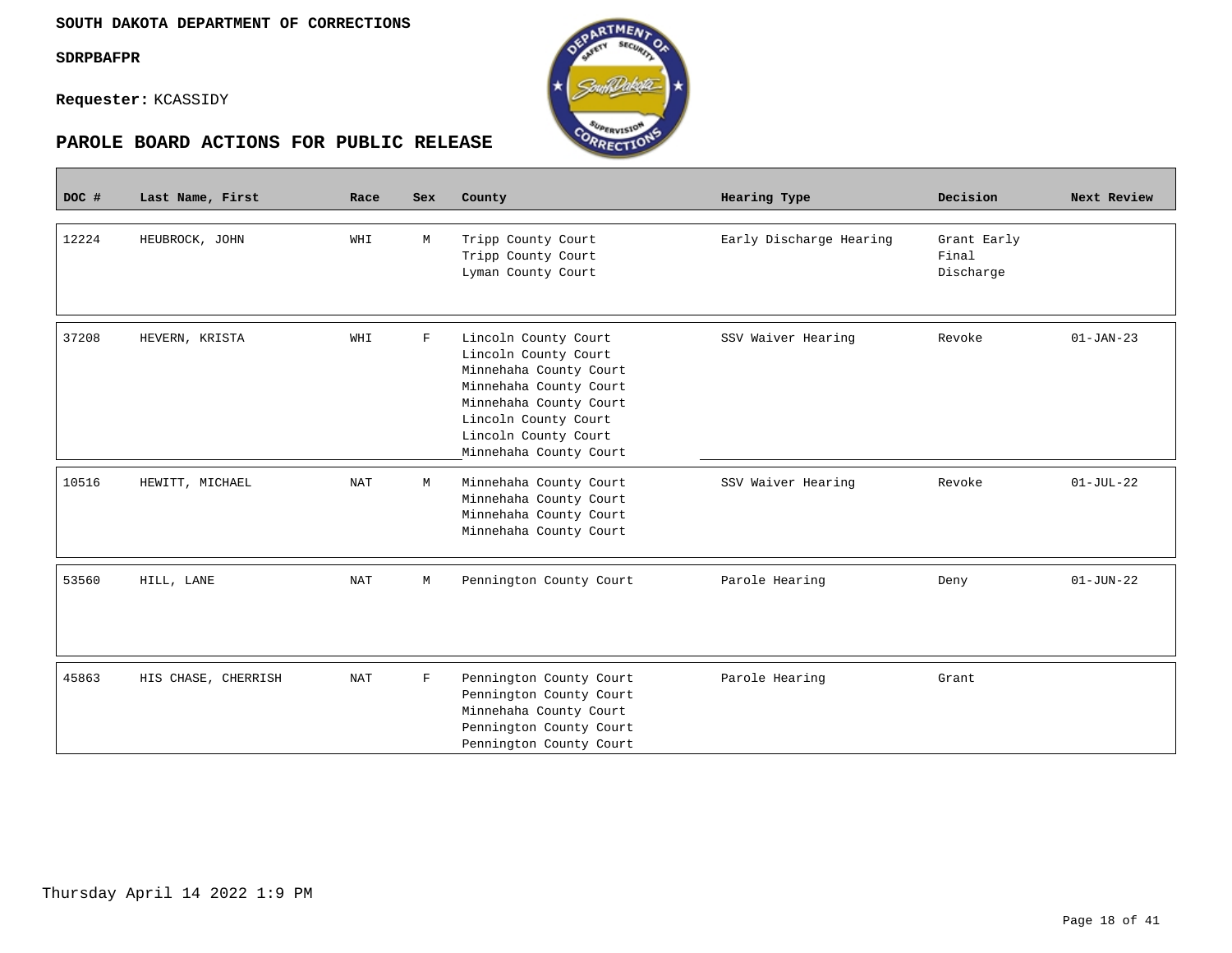Г

**Requester:** KCASSIDY



| DOC # | Last Name, First   | Race                 | <b>Sex</b>  | County                                                                                                                                                                         | Hearing Type            | Decision                            | Next Review     |
|-------|--------------------|----------------------|-------------|--------------------------------------------------------------------------------------------------------------------------------------------------------------------------------|-------------------------|-------------------------------------|-----------------|
| 56572 | HOOKER, ERIC       | WHI                  | М           | Minnehaha County Court<br>Minnehaha County Court<br>Minnehaha County Court<br>Lincoln County Court<br>Lincoln County Court<br>Minnehaha County Court<br>Minnehaha County Court | Parole Hearing          | Grant                               |                 |
| 47717 | HOPKINS, LARISSA   | $\operatorname{NAT}$ | $\mathbf F$ | Davison County Court<br>Davison County Court<br>Minnehaha County Court<br>Minnehaha County Court<br>Minnehaha County Court<br>Davison County Court                             | Parole Hearing          | Waived                              | $01-MAY-22$     |
| 62605 | HORNED EAGLE, ENOS | $\operatorname{NAT}$ | М           | Minnehaha County Court<br>Minnehaha County Court<br>Minnehaha County Court<br>Minnehaha County Court<br>Minnehaha County Court                                                 | Non-compliance Hearing  | Non-Compliant                       | $01 - JUN - 22$ |
| 54408 | HOSKINS, JORDAN    | WHI                  | M           | Minnehaha County Court                                                                                                                                                         | Early Discharge Hearing | Grant Partial<br>Early<br>Discharge |                 |
| 7812  | HUCKABY, TREVOR    | WHI                  | M           | Brown County Court<br>Brown County Court<br>Brown County Court                                                                                                                 | PV Waiver Hearing       | Revoke                              | $01 - DEC - 22$ |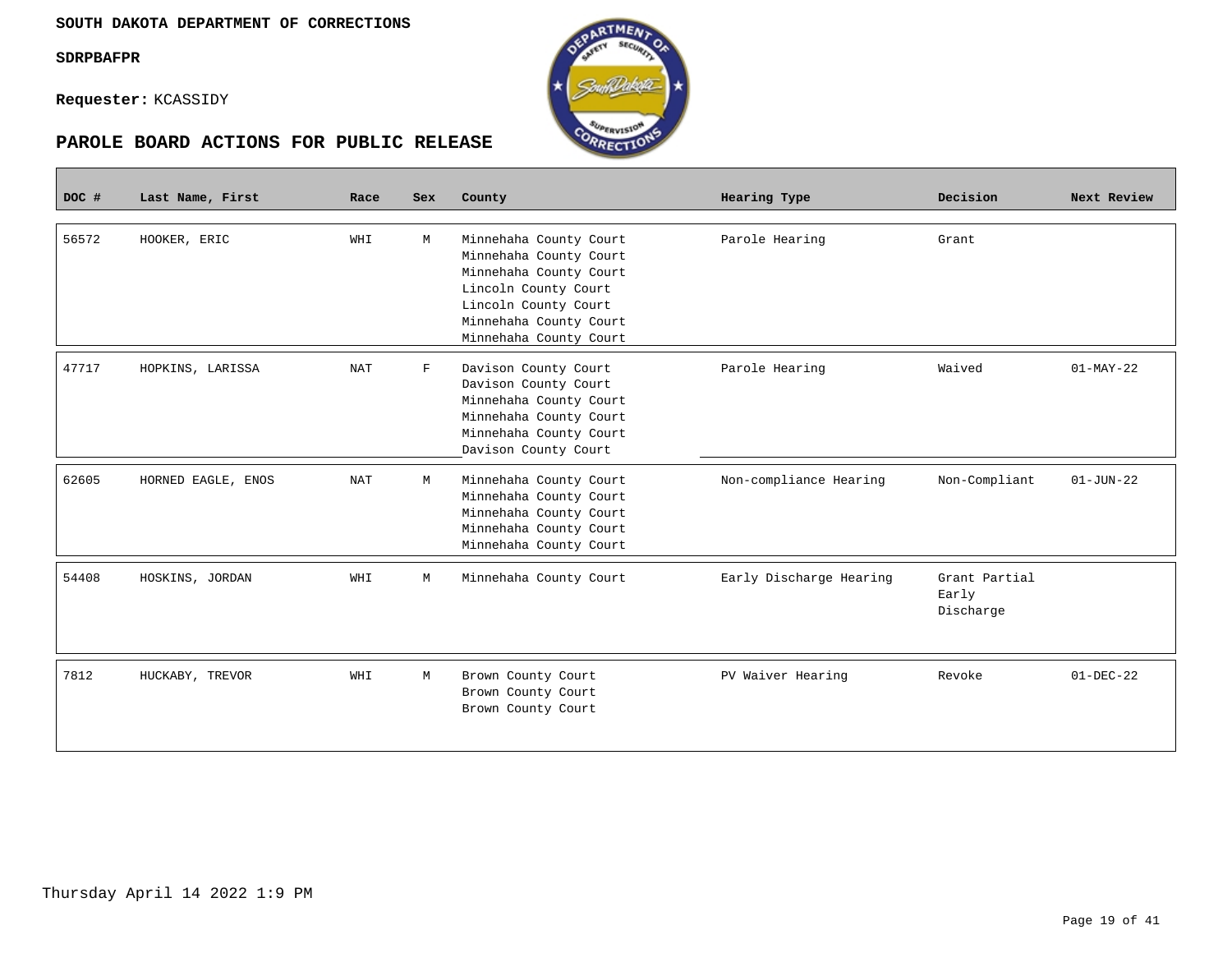$\overline{\phantom{a}}$ 

**Requester:** KCASSIDY



| DOC # | Last Name, First     | Race                 | Sex         | County                                                                     | Hearing Type            | Decision                            | Next Review            |
|-------|----------------------|----------------------|-------------|----------------------------------------------------------------------------|-------------------------|-------------------------------------|------------------------|
| 61189 | HUDACEK, PAUL        | WHI                  | M           | Lincoln County Court<br>Minnehaha County Court                             | PV Waiver Hearing       | Revoke                              | $01-JUL-22$            |
| 57253 | HUNTER, TONY         | <b>BLA</b>           | M           | Minnehaha County Court                                                     | Early Discharge Hearing | Grant Partial<br>Early<br>Discharge |                        |
| 34124 | JEWETT, MORNING STAR | <b>NAT</b>           | M           | Minnehaha County Court<br>Minnehaha County Court<br>Minnehaha County Court | SSV Revocation Hearing  | Revoke                              | $01 - \text{AUG} - 22$ |
| 63796 | JIMERSON, ALVIN      | $\operatorname{NAT}$ | $\mathbb M$ | Pennington County Court                                                    | Parole Hearing          | Deny                                | $01-DEC-22$            |
| 48738 | JOGAAK, JOGAAK       | BLA                  | M           | Minnehaha County Court                                                     | PV Revocation Hearing   | Continue                            | $01-MAY-22$            |
| 44415 | JOHNSON, JOSHUA      | ASI                  | М           | Lincoln County Court<br>Minnehaha County Court<br>Minnehaha County Court   | Early Discharge Hearing | Grant Partial<br>Early<br>Discharge |                        |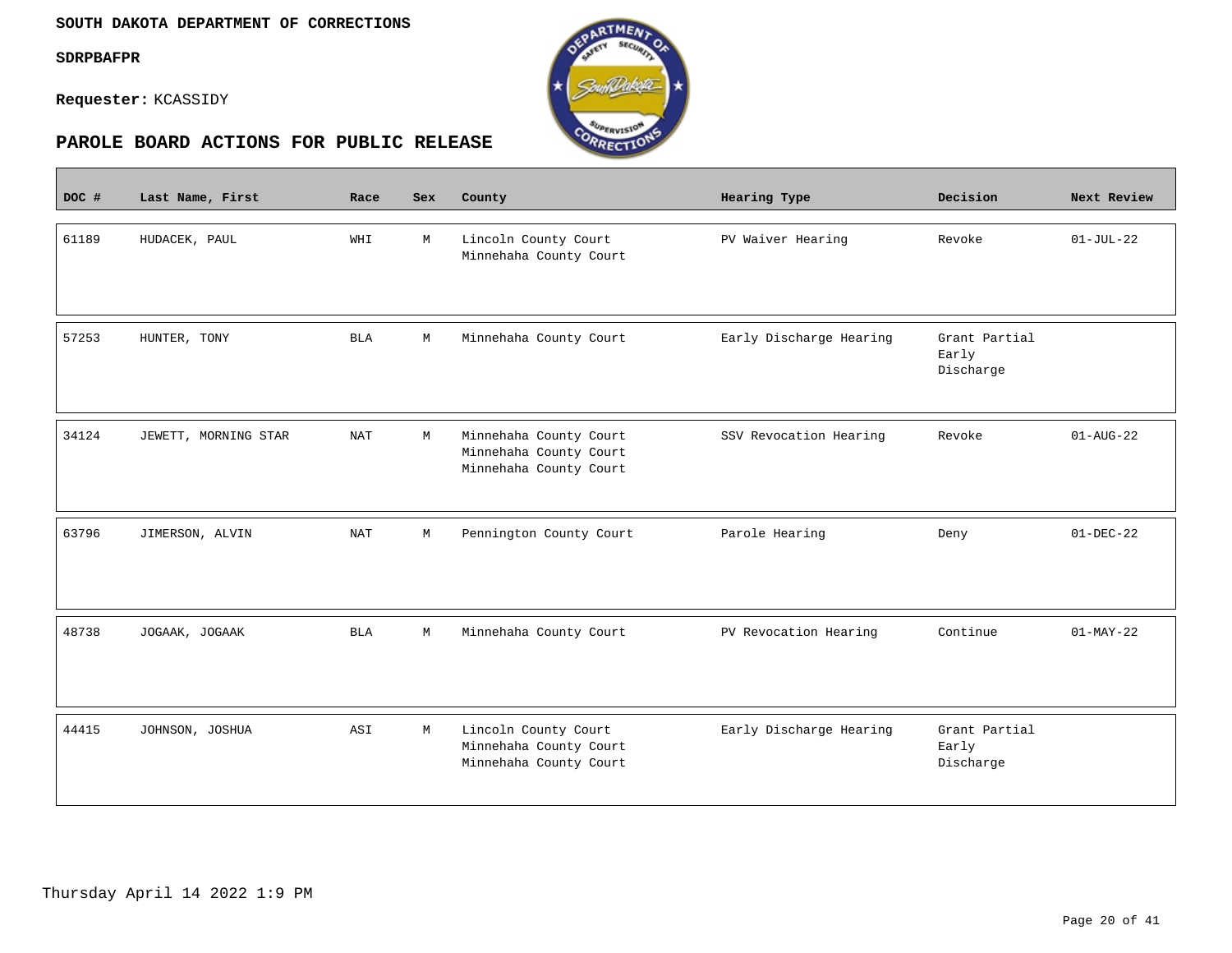$\overline{\phantom{a}}$ 

**Requester:** KCASSIDY



| DOC # | Last Name, First | Race       | <b>Sex</b>  | County                                                                                                                                                                   | Hearing Type            | Decision                            | Next Review     |
|-------|------------------|------------|-------------|--------------------------------------------------------------------------------------------------------------------------------------------------------------------------|-------------------------|-------------------------------------|-----------------|
| 16024 | JOHNSON, SUSAN   | WHI        | $\mathbf F$ | Lincoln County Court<br>Lincoln County Court<br>Minnehaha County Court                                                                                                   | Early Discharge Hearing | Grant Partial<br>Early<br>Discharge |                 |
| 55359 | JOHNSON, TRISTAN | <b>NAT</b> | M           | Hughes County Court                                                                                                                                                      | SSV Revocation Hearing  | Revoke                              | $01-0CT-22$     |
| 50709 | KALEWARD, SHANE  | WHI        | M           | Pennington County Court<br>Pennington County Court                                                                                                                       | Parole Hearing          | Waived                              | $01 - JAN-50$   |
| 47693 | KEEHNER, JADE    | WHI        | $\mathbf F$ | Pennington County Court<br>Pennington County Court<br>Pennington County Court                                                                                            | Non-compliance Hearing  | Non-Compliant                       | $01 - JUN - 22$ |
| 10887 | KLUTHE, STACEY   | WHI        | $\mathbf F$ | Lawrence County Court<br>Butte County Court<br>Butte County Court<br>Lawrence County Court<br>Lawrence County Court<br>Pennington County Court<br>Minnehaha County Court | SSV Waiver Hearing      | Revoke                              | $01 - SEP - 22$ |
| 6117  | KOCH, MICHAEL    | WHI        | M           | Minnehaha County Court                                                                                                                                                   | PV Waiver Hearing       | Revoke                              | $01 - JUL - 22$ |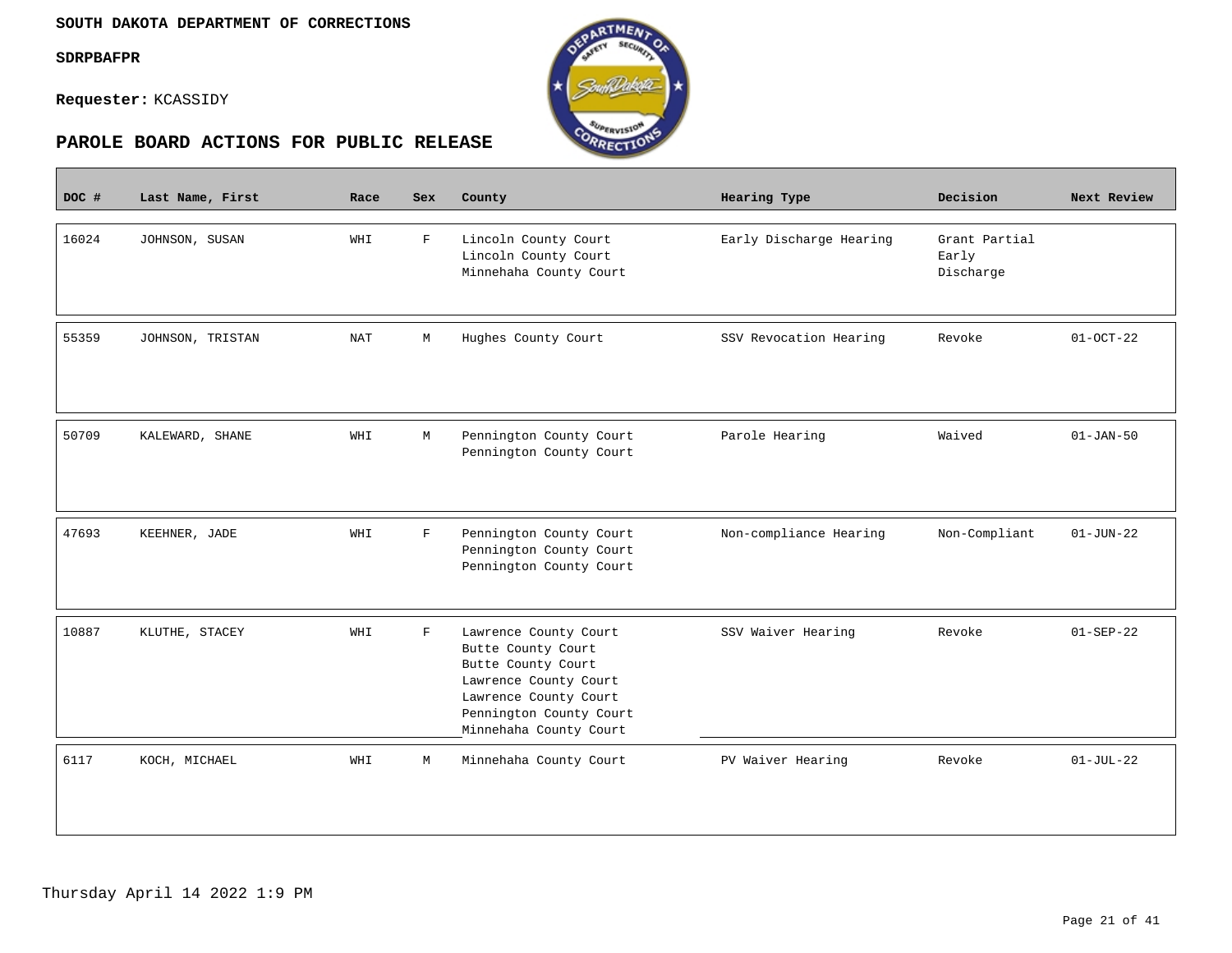$\sim$ 

**Requester:** KCASSIDY



| DOC # | Last Name, First      | Race       | <b>Sex</b>  | County                                                                                               | Hearing Type       | Decision | Next Review            |
|-------|-----------------------|------------|-------------|------------------------------------------------------------------------------------------------------|--------------------|----------|------------------------|
| 53139 | KOENIG, JOHNNY        | WHI        | M           | Codington County Court<br>Hughes County Court<br>Bon Homme County Court                              | Parole Hearing     | Grant    |                        |
| 46242 | KOLB, MICHAEL         | WHI        | $\mathbb M$ | Minnehaha County Court                                                                               | SSV Waiver Hearing | Revoke   | $01 - \text{AUG} - 22$ |
| 9499  | KRUGER, LEWIS         | WHI        | М           | Lincoln County Court                                                                                 | Parole Hearing     | Deny     | $01-JAN-23$            |
| 51421 | LAFROMBOISE, KINGSTON | <b>NAT</b> | М           | Roberts County Court<br>Roberts County Court                                                         | SSV Waiver Hearing | Revoke   | $01-MAY-22$            |
| 59409 | LANCE, MOSES          | <b>NAT</b> | М           | Minnehaha County Court<br>Minnehaha County Court<br>Minnehaha County Court<br>Minnehaha County Court | Parole Hearing     | Waived   | $01 - \text{AUG} - 22$ |
| 59928 | LAPOINTE, VANESSA     | <b>NAT</b> | $\mathbf F$ | Yankton County Court<br>Minnehaha County Court                                                       | Parole Hearing     | Grant    |                        |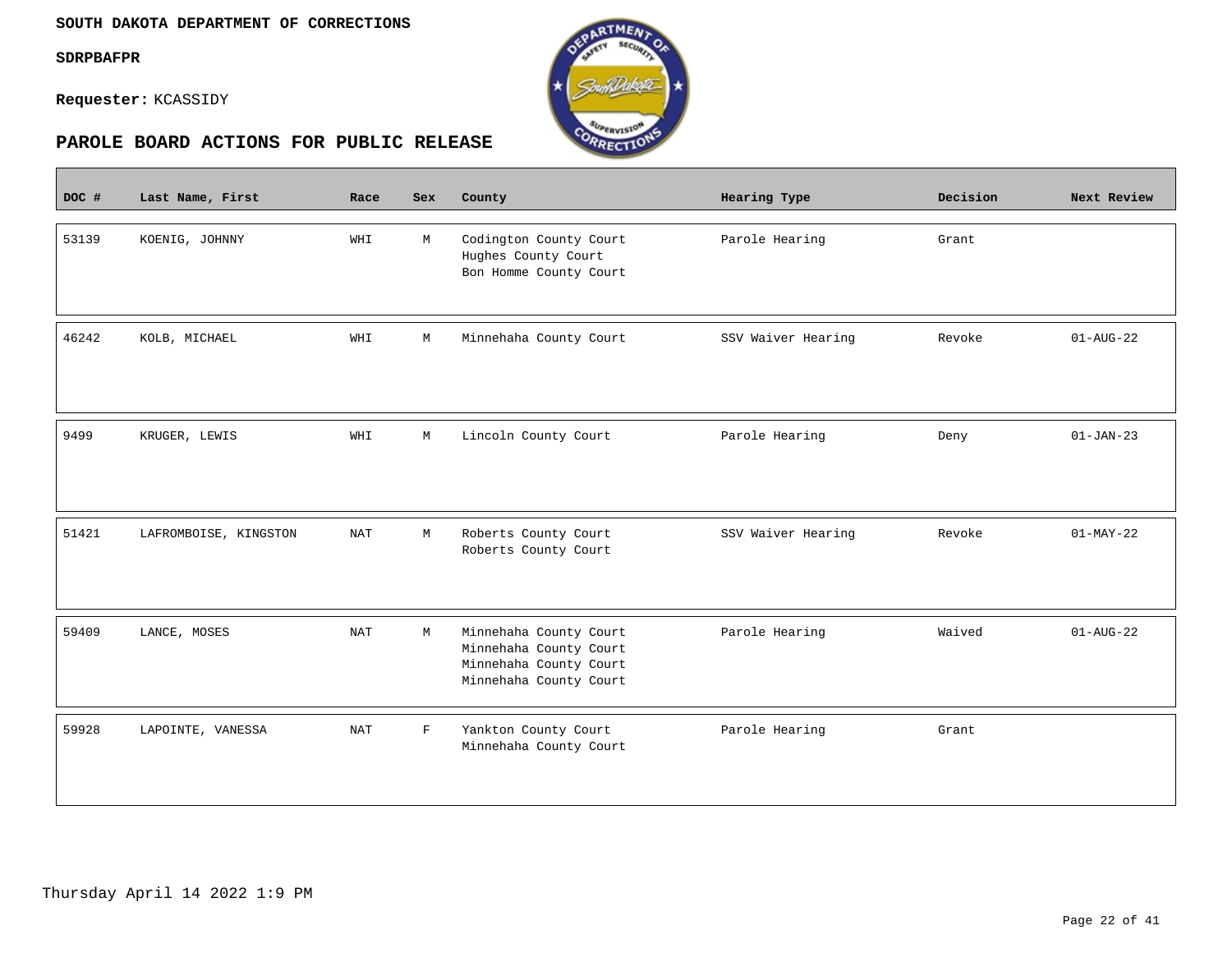$\overline{\phantom{a}}$ 

**Requester:** KCASSIDY



| DOC # | Last Name, First      | Race       | Sex | County                                                                                                                                                   | Hearing Type            | Decision                            | Next Review            |
|-------|-----------------------|------------|-----|----------------------------------------------------------------------------------------------------------------------------------------------------------|-------------------------|-------------------------------------|------------------------|
| 18232 | LARSON, SCOTT         | WHI        | M   | Jones County Court<br>Minnehaha County Court                                                                                                             | Early Discharge Hearing | Grant Partial<br>Early<br>Discharge |                        |
| 21520 | LEASURE, JOSHUA       | WHI        | М   | Minnehaha County Court<br>Lincoln County Court                                                                                                           | Parole Hearing          | Grant                               |                        |
| 44361 | LENARDS, MATTHEW      | WHI        | М   | Codington County Court<br>Codington County Court<br>Codington County Court<br>Codington County Court<br>Codington County Court<br>Codington County Court | Parole Hearing          | Waived                              | $01 - JAN - 50$        |
| 49100 | LITTLE ELK, ALIASE    | <b>NAT</b> | М   | Pennington County Court<br>Minnehaha County Court                                                                                                        | Parole Hearing          | Grant                               |                        |
| 48230 | LITTLE WOUNDED, RAYME | <b>NAT</b> | М   | Pennington County Court<br>Pennington County Court                                                                                                       | PV Waiver Hearing       | Revoke                              | $01 - \text{AUG} - 22$ |
| 61057 | LOGAN, HENRY          | WHI        | М   | Minnehaha County Court                                                                                                                                   | Non-compliance Hearing  | Non-Compliant                       | $01 - AUG - 22$        |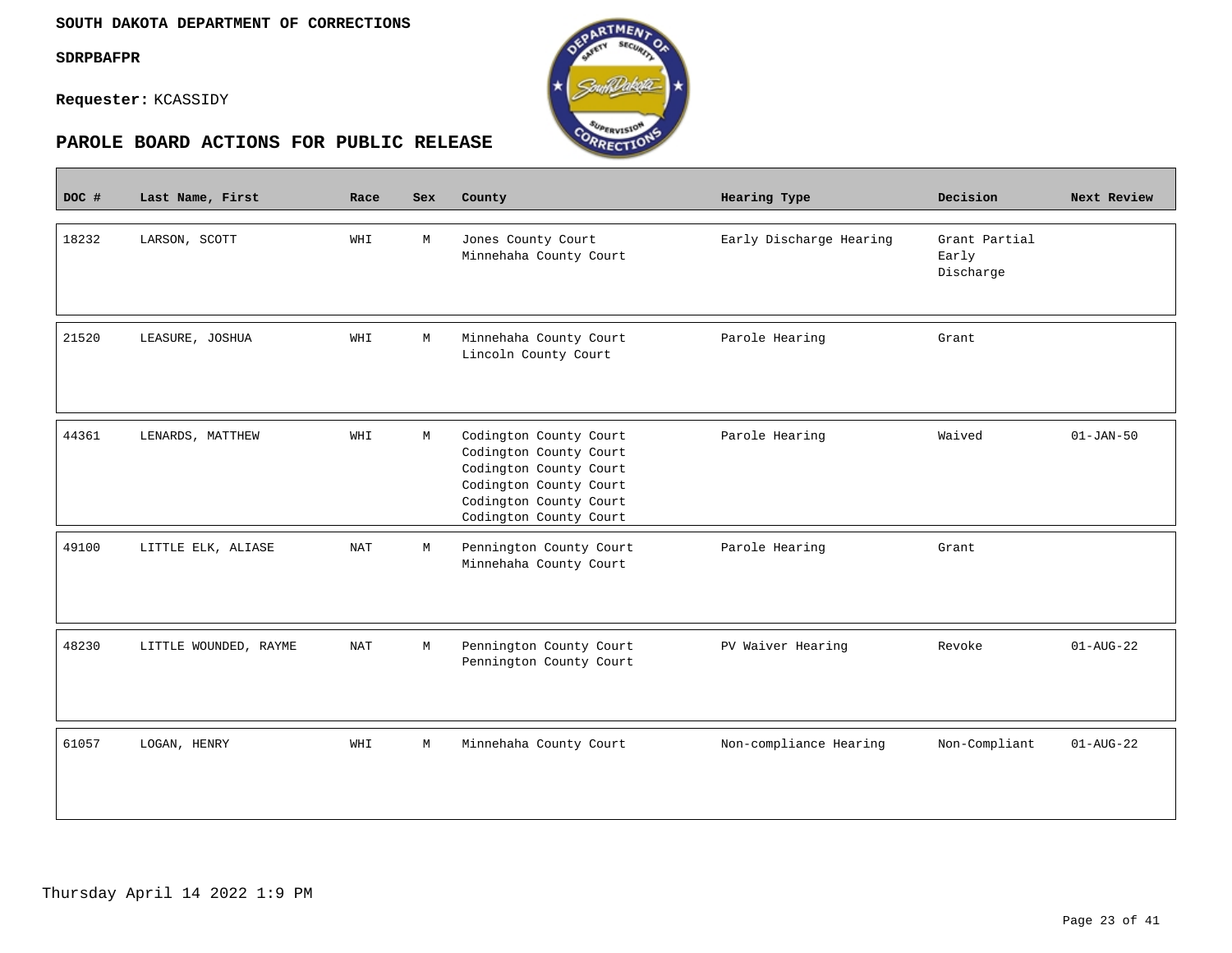$\overline{\phantom{a}}$ 

**Requester:** KCASSIDY



| DOC # | Last Name, First    | Race | Sex         | County                                                             | Hearing Type            | Decision                            | Next Review     |
|-------|---------------------|------|-------------|--------------------------------------------------------------------|-------------------------|-------------------------------------|-----------------|
| 7630  | LONG CROW, NICHOLAS | NAT  | М           | Minnehaha County Court                                             | Early Discharge Hearing | Grant Partial<br>Early<br>Discharge |                 |
| 57371 | MALSAM, SHANNON     | WHI  | $\mathbf F$ | Minnehaha County Court                                             | Early Discharge Hearing | Grant Early<br>Final<br>Discharge   |                 |
| 50534 | MARTINEZ, ERIBERTO  | HOL  | М           | Brown County Court<br>Brown County Court<br>Minnehaha County Court | SSV Waiver Hearing      | Revoke                              | $01 - SEP - 22$ |
| 37450 | MC BURNIE, JASON    | WHI  | M           | Custer County Court                                                | PV Waiver Hearing       | Revoke                              | $01 - JAN - 50$ |
| 5081  | MC NEELY, JAY       | WHI  | М           | Union County Court                                                 | Parole Hearing          | Deny                                | $01 - APR - 24$ |
| 22453 | MEDDINGS, DARRELL   | WHI  | М           | Minnehaha County Court                                             | SSV Waiver Hearing      | Revoke                              | $01 - JUN - 22$ |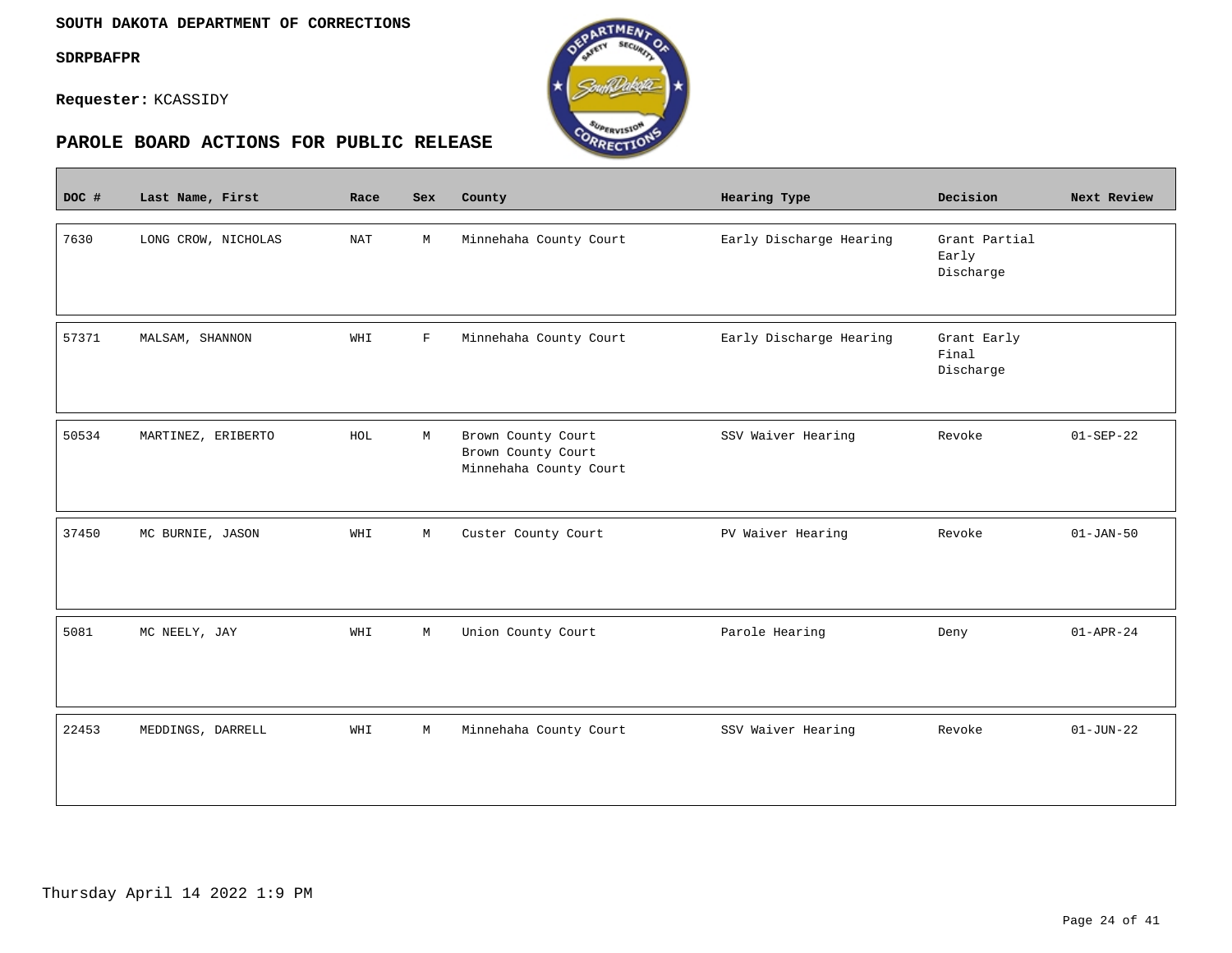**Contract** 

**Requester:** KCASSIDY



| DOC # | Last Name, First      | Race       | <b>Sex</b> | County                                                                                                                       | Hearing Type           | Decision      | Next Review            |
|-------|-----------------------|------------|------------|------------------------------------------------------------------------------------------------------------------------------|------------------------|---------------|------------------------|
| 11280 | MENARD, JAMES         | NAT        | М          | Pennington County Court<br>Pennington County Court<br>Minnehaha County Court<br>Minnehaha County Court<br>Charles Mix County | Parole Hearing         | Grant         |                        |
| 53620 | MILLER, CHASKE        | <b>NAT</b> | М          | Charles Mix County<br>Brule County Court                                                                                     | Parole Hearing         | Deny          | $01 - JAN-50$          |
| 62168 | MILLS, SHAWN          | WHI        | М          | Minnehaha County Court<br>Minnehaha County Court<br>Minnehaha County Court<br>Lincoln County Court<br>Minnehaha County Court | Non-compliance Hearing | Non-Compliant | $01-MAY-22$            |
| 55432 | MONDAY, MICHAEL       | WHI        | М          | Minnehaha County Court<br>Minnehaha County Court                                                                             | SSV Waiver Hearing     | Revoke        | $01 - \text{AUG} - 22$ |
| 39008 | MONTGOMERY, FREDERICK | BLA        | M          | Minnehaha County Court<br>Minnehaha County Court                                                                             | Parole Hearing         | Continue      | $13-MAY-22$            |
| 19112 | MONTILEAUX, BERT      | <b>NAT</b> | М          | Pennington County Court                                                                                                      | Parole Hearing         | Grant         |                        |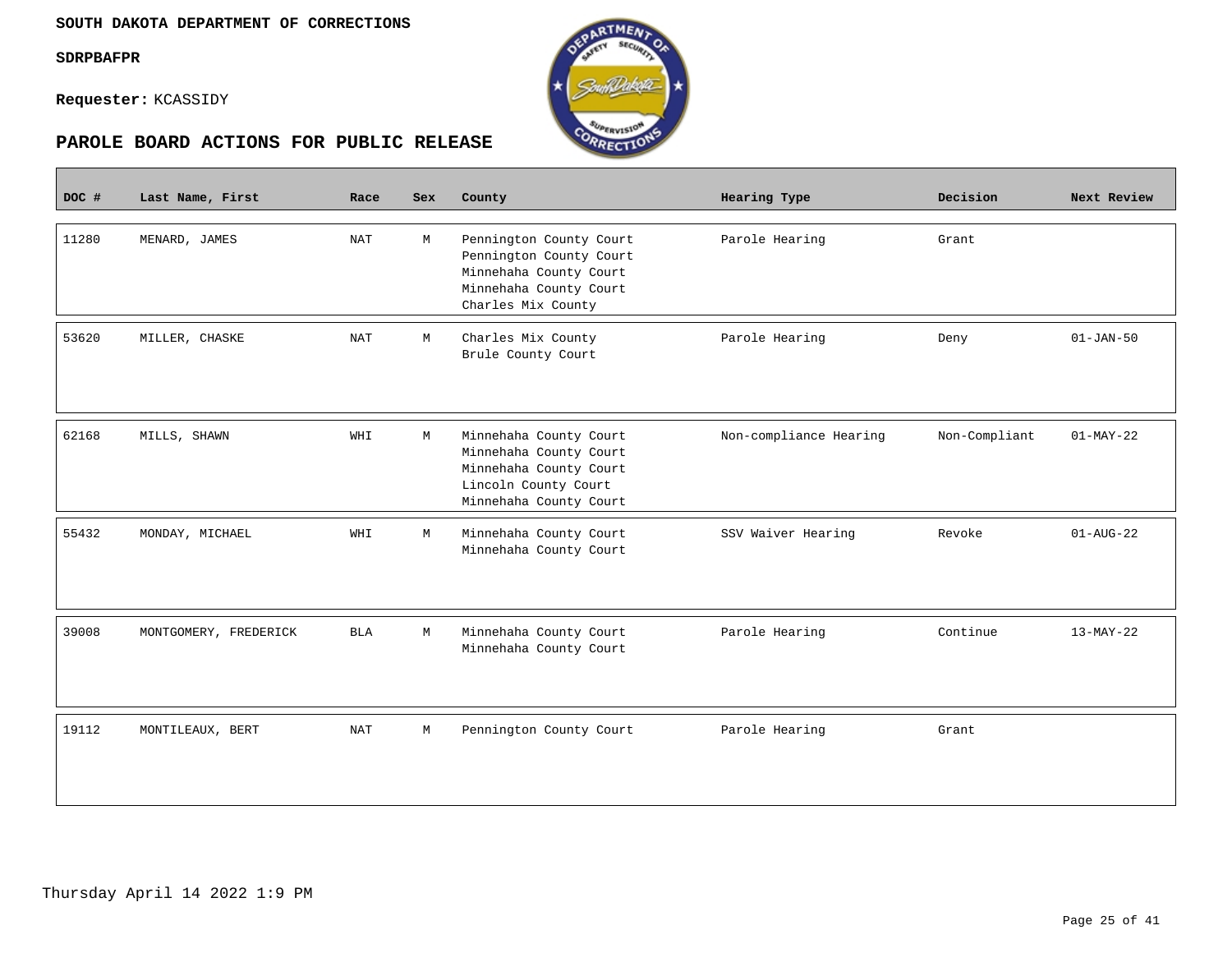$\sim$ 

**Requester:** KCASSIDY



| DOC # | Last Name, First         | Race       | <b>Sex</b> | County                                                                                                                         | Hearing Type           | Decision      | Next Review            |
|-------|--------------------------|------------|------------|--------------------------------------------------------------------------------------------------------------------------------|------------------------|---------------|------------------------|
| 14893 | MORAN, SAMUEL            | <b>NAT</b> | M          | Pennington County Court<br>Pennington County Court                                                                             | PV Waiver Hearing      | Revoke        | $01-MAY-22$            |
| 58330 | MUME, ABDI               | OTH        | М          | Minnehaha County Court                                                                                                         | Non-compliance Hearing | Non-Compliant | $01-JUL-22$            |
| 59320 | MUNOZ MUNIZ, HECTOR      | HOL        | М          | Brookings County Court                                                                                                         | Parole Hearing         | Deny          | $01 - \text{AUG} - 22$ |
| 25450 | MURR, AUSTIN             | WHI        | М          | Pennington County Court<br>Pennington County Court<br>Pennington County Court                                                  | PV Waiver Hearing      | Revoke        | $01 - JAN - 50$        |
| 57549 | NEVER MISSES A SHOT, DAN | NAT        | М          | Minnehaha County Court<br>Minnehaha County Court<br>Minnehaha County Court<br>Minnehaha County Court<br>Minnehaha County Court | Parole Hearing         | Grant         |                        |
| 60257 | ODIEL, MADIE             | <b>BLA</b> | М          | Minnehaha County Court                                                                                                         | Parole Hearing         | Grant         |                        |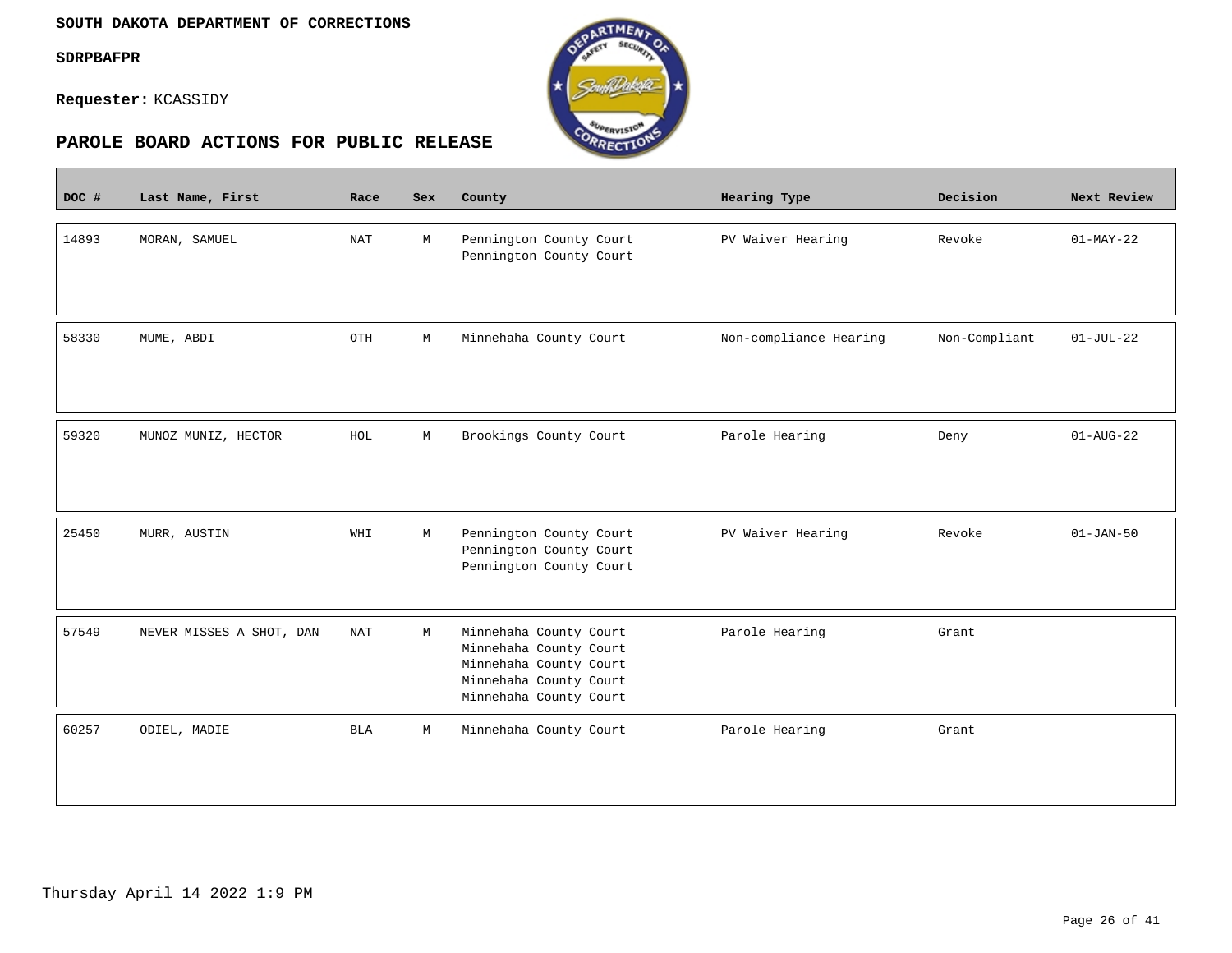$\mathcal{L}^{\text{max}}_{\text{max}}$ 

**Requester:** KCASSIDY



| DOC # | Last Name, First   | Race       | Sex | County                                                                                                                                             | Hearing Type           | Decision      | Next Review     |
|-------|--------------------|------------|-----|----------------------------------------------------------------------------------------------------------------------------------------------------|------------------------|---------------|-----------------|
| 17870 | OHMAN, CHARLES     | WHI        | М   | Minnehaha County Court<br>Minnehaha County Court<br>Codington County Court                                                                         | PV Waiver Hearing      | Revoke        | $01 - JUN - 22$ |
| 53956 | OLSON, EUGENE      | <b>NAT</b> | M   | Codington County Court<br>Codington County Court                                                                                                   | Parole Hearing         | Grant         |                 |
| 5858  | ORTH, VANCE        | WHI        | M   | Minnehaha County Court<br>Minnehaha County Court<br>Minnehaha County Court<br>Moody County Court<br>Minnehaha County Court<br>Yankton County Court | Parole Hearing         | Grant         |                 |
| 65216 | OSULLIVAN, DERMONT | WHI        | M   | Pennington County Court<br>Pennington County Court                                                                                                 | Non-compliance Hearing | Non-Compliant | $01-MAY-22$     |
| 20593 | OTTER ROBE, TREVOR | <b>NAT</b> | M   | Minnehaha County Court<br>Minnehaha County Court                                                                                                   | Non-compliance Hearing | Non-Compliant | $01-DEC-22$     |
| 58880 | PAINTER, BRANDON   | WHI        | M   | Codington County Court<br>Codington County Court                                                                                                   | PV Waiver Hearing      | Revoke        | $01-JUL-22$     |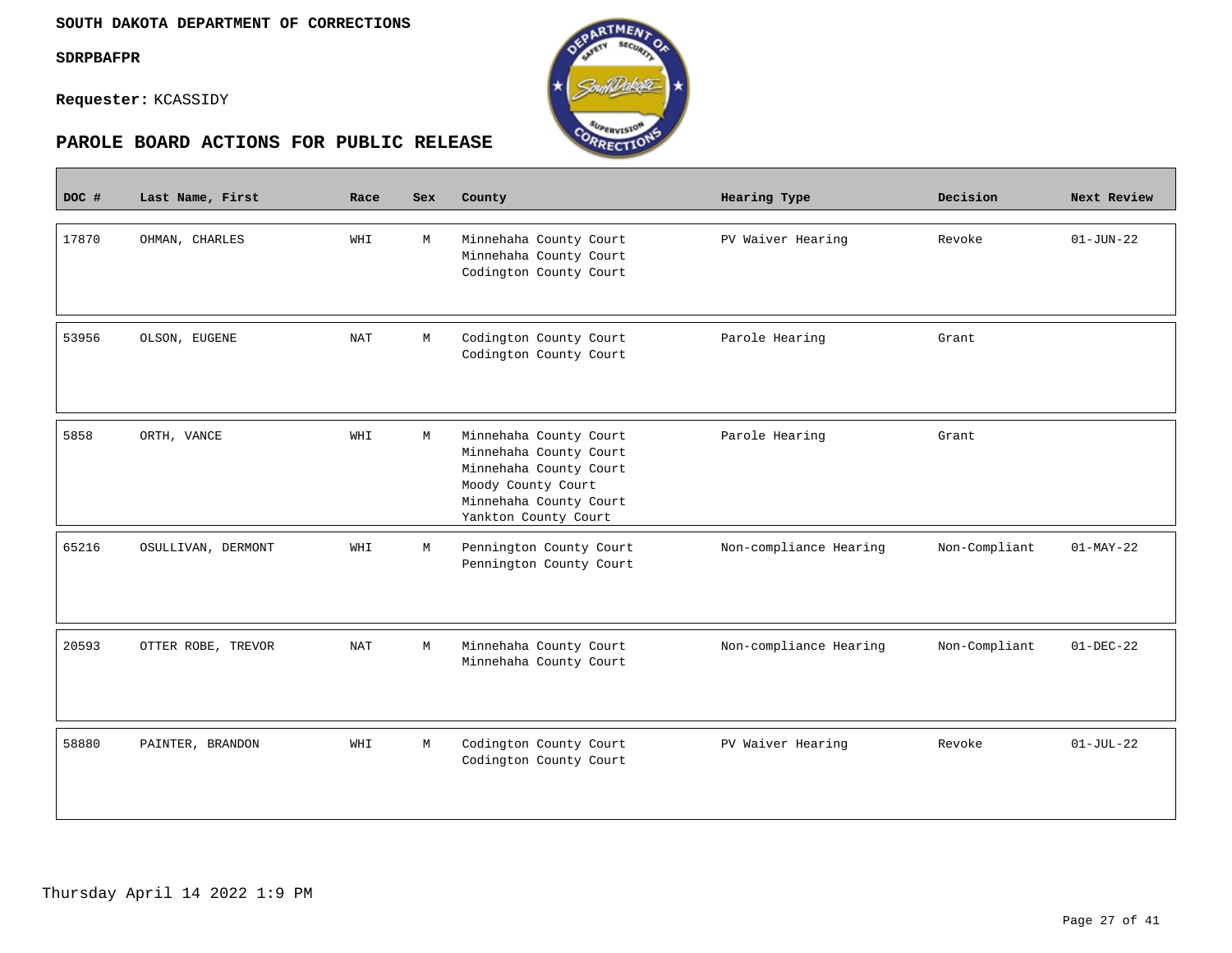$\overline{\phantom{a}}$ 

**Requester:** KCASSIDY



| DOC # | Last Name, First    | Race       | Sex         | County                                                             | <b>Hearing Type</b>     | Decision                          | Next Review     |
|-------|---------------------|------------|-------------|--------------------------------------------------------------------|-------------------------|-----------------------------------|-----------------|
| 1033  | PALACIO, RAY        | <b>NAT</b> | M           | Roberts County Court<br>Codington County Court                     | Parole Hearing          | Waived                            | $01-MAY-22$     |
| 35794 | PAUL, BRYER         | WHI        | М           | Union County Court<br>Minnehaha County Court<br>Union County Court | Early Discharge Hearing | Grant Early<br>Final<br>Discharge |                 |
| 63105 | PAYPAY, CRYSTAL     | <b>NAT</b> | $\mathbf F$ | Hughes County Court<br>Hughes County Court<br>Hughes County Court  | Non-compliance Hearing  | Non-Compliant                     | $01-0CT-22$     |
| 55925 | PENEAUX, ANGELLEIGH | <b>NAT</b> | $\mathbf F$ | Moody County Court                                                 | SSV Waiver Hearing      | Revoke                            | $01 - JUN - 22$ |
| 50773 | PROVANCIAL, KALUP   | <b>NAT</b> | М           | Minnehaha County Court                                             | SSV Waiver Hearing      | Revoke                            | $01 - JUN - 22$ |
| 55851 | PRUE, BRANDON       | <b>NAT</b> | М           | Pennington County Court<br>Pennington County Court                 | PV Waiver Hearing       | Revoke                            | $01 - JUN - 22$ |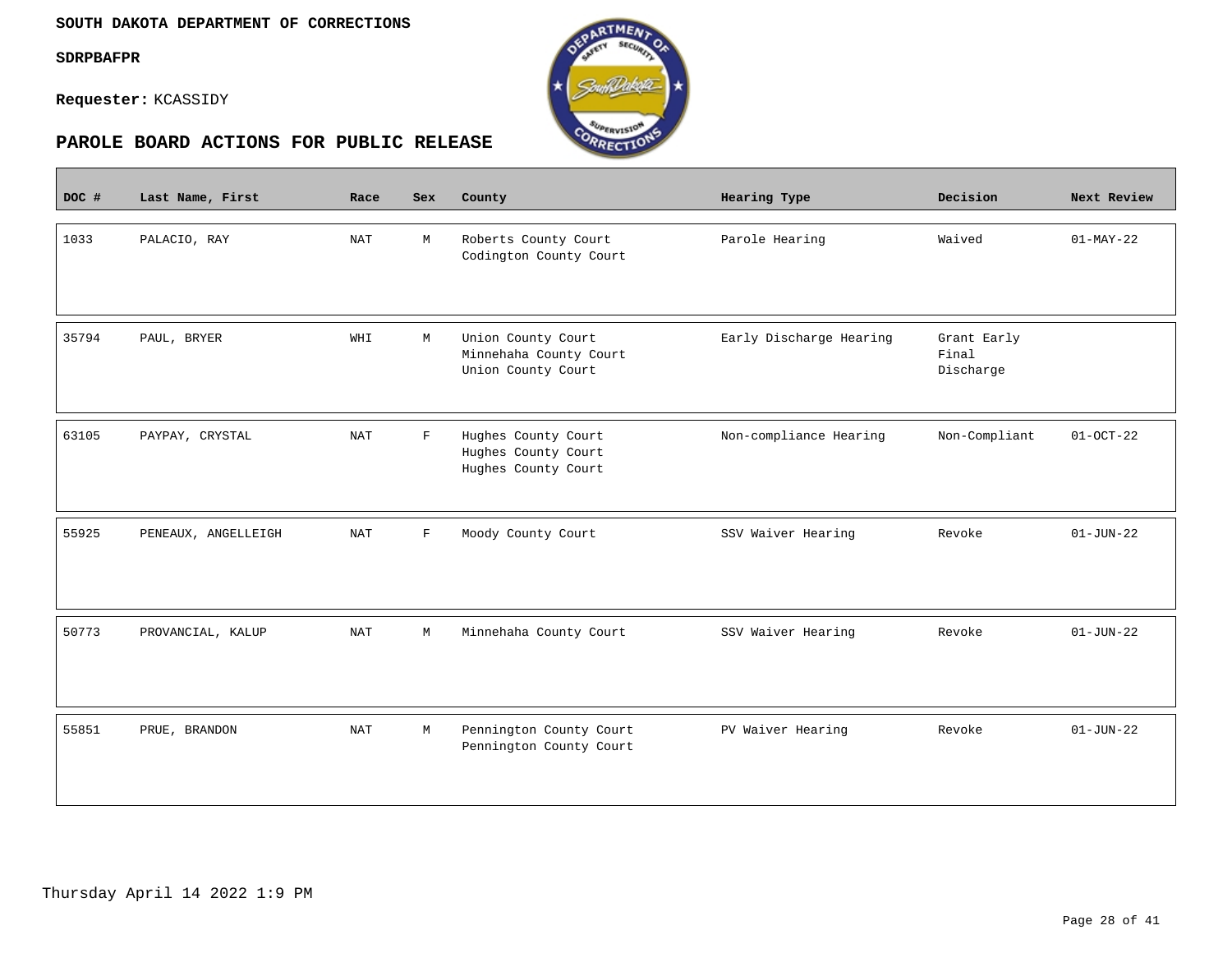$\sim$ 

**Requester:** KCASSIDY



| DOC # | Last Name, First     | Race       | <b>Sex</b>   | County                                                                                         | Hearing Type       | Decision | Next Review            |
|-------|----------------------|------------|--------------|------------------------------------------------------------------------------------------------|--------------------|----------|------------------------|
| 51912 | RANDALL, DARREN      | WHI        | М            | Pennington County Court<br>Pennington County Court                                             | SSV Waiver Hearing | Revoke   | $01-MAY-22$            |
| 54007 | RED BEAR, KANEESHIA  | <b>NAT</b> | $\mathbf F$  | Pennington County Court<br>Pennington County Court                                             | Parole Hearing     | Deny     | $01 - JUN - 22$        |
| 35265 | RED BUFFALO, VANESSA | <b>NAT</b> | $\mathbf{F}$ | Minnehaha County Court<br>Minnehaha County Court                                               | Parole Hearing     | Grant    |                        |
| 40660 | RED EAGLE, TYLER     | <b>NAT</b> | М            | Minnehaha County Court<br>Hughes County Court<br>Hughes County Court<br>Minnehaha County Court | Parole Hearing     | Grant    |                        |
| 49526 | REDDAY, JULIAN       | <b>NAT</b> | М            | Minnehaha County Court                                                                         | Parole Hearing     | Grant    |                        |
| 43685 | REDLEGS, NORMAN      | <b>NAT</b> | М            | Roberts County Court<br>Walworth County Court                                                  | SSV Waiver Hearing | Revoke   | $01 - \text{AUG} - 22$ |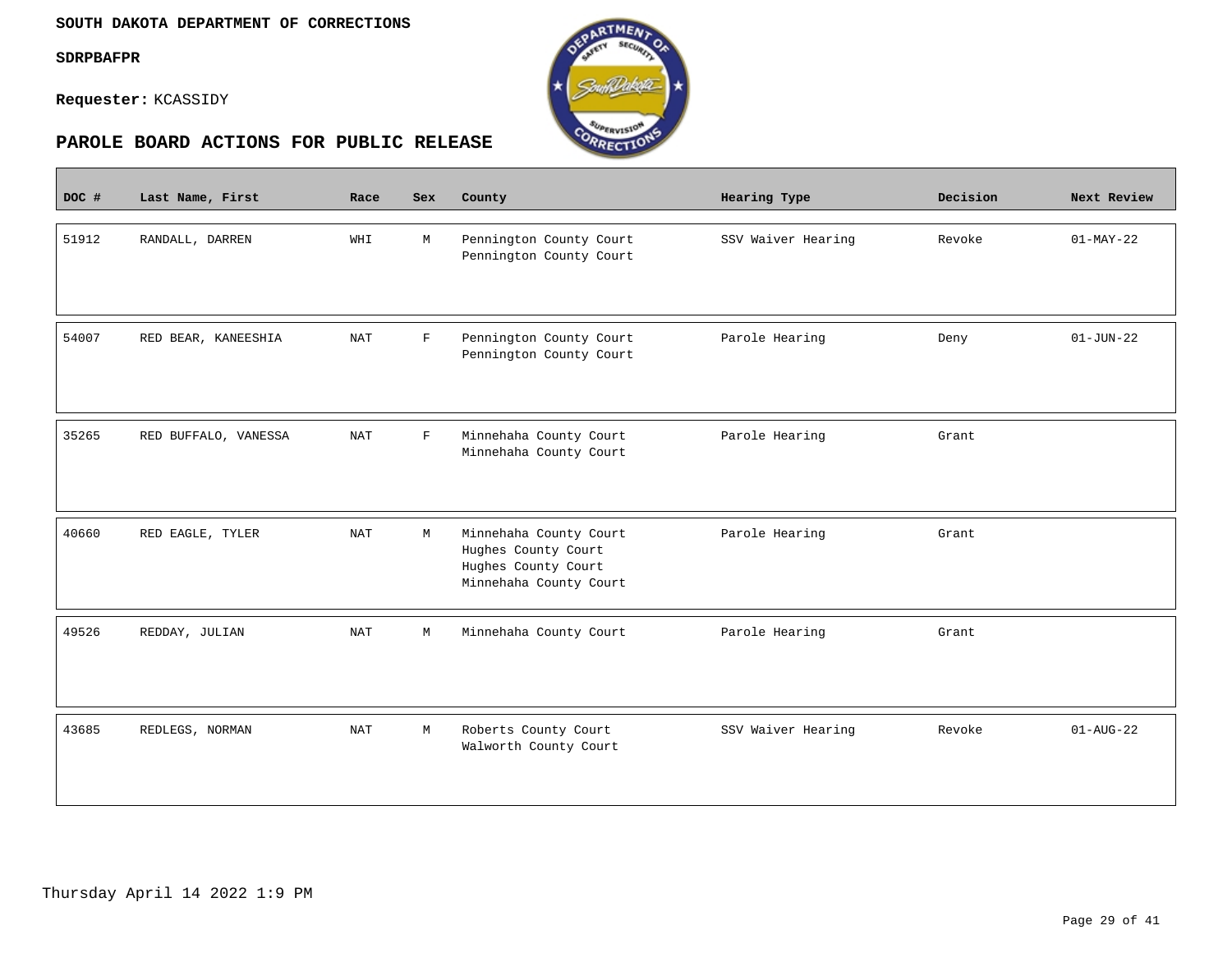$\overline{\phantom{a}}$ 

**Requester:** KCASSIDY



| DOC # | Last Name, First     | Race       | Sex         | County                                                                                                   | Hearing Type                        | Decision                               | Next Review     |
|-------|----------------------|------------|-------------|----------------------------------------------------------------------------------------------------------|-------------------------------------|----------------------------------------|-----------------|
| 21686 | REED, DAVID          | WHI        | M           | Pennington County Court<br>Pennington County Court                                                       | PV Waiver Hearing                   | Revoke                                 | $01 - DEC - 22$ |
| 54568 | RENCOUNTRE, BENEDICT | NAT        | М           | Pennington County Court                                                                                  | SSV Waiver Hearing                  | Revoke                                 | $01 - SEP - 22$ |
| 25241 | RENCOUNTRE, CHARLA   | NAT        | $\mathbf F$ | Minnehaha County Court<br>Day County Court<br>Minnehaha County Court                                     | Parole Hearing                      | Deny                                   | $01-JUL-22$     |
| 44064 | RENCOUNTRE, EARLWIN  | <b>NAT</b> | М           | Pennington County Court<br>Pennington County Court<br>Pennington County Court                            | Parole Hearing                      | Grant                                  |                 |
| 34535 | RETTIG, TYLER        | WHI        | М           | Lincoln County Court                                                                                     | Early Discharge Hearing             | Grant Early<br>Final<br>Discharge      |                 |
| 9067  | REYES, ANTHONY       | WHI        | M           | Pennington County Court<br>Pennington County Court<br>Pennington County Court<br>Pennington County Court | Commutation-Paper Review<br>Hearing | Recommend to<br>Personal<br>Appearance | $01 - AUG - 22$ |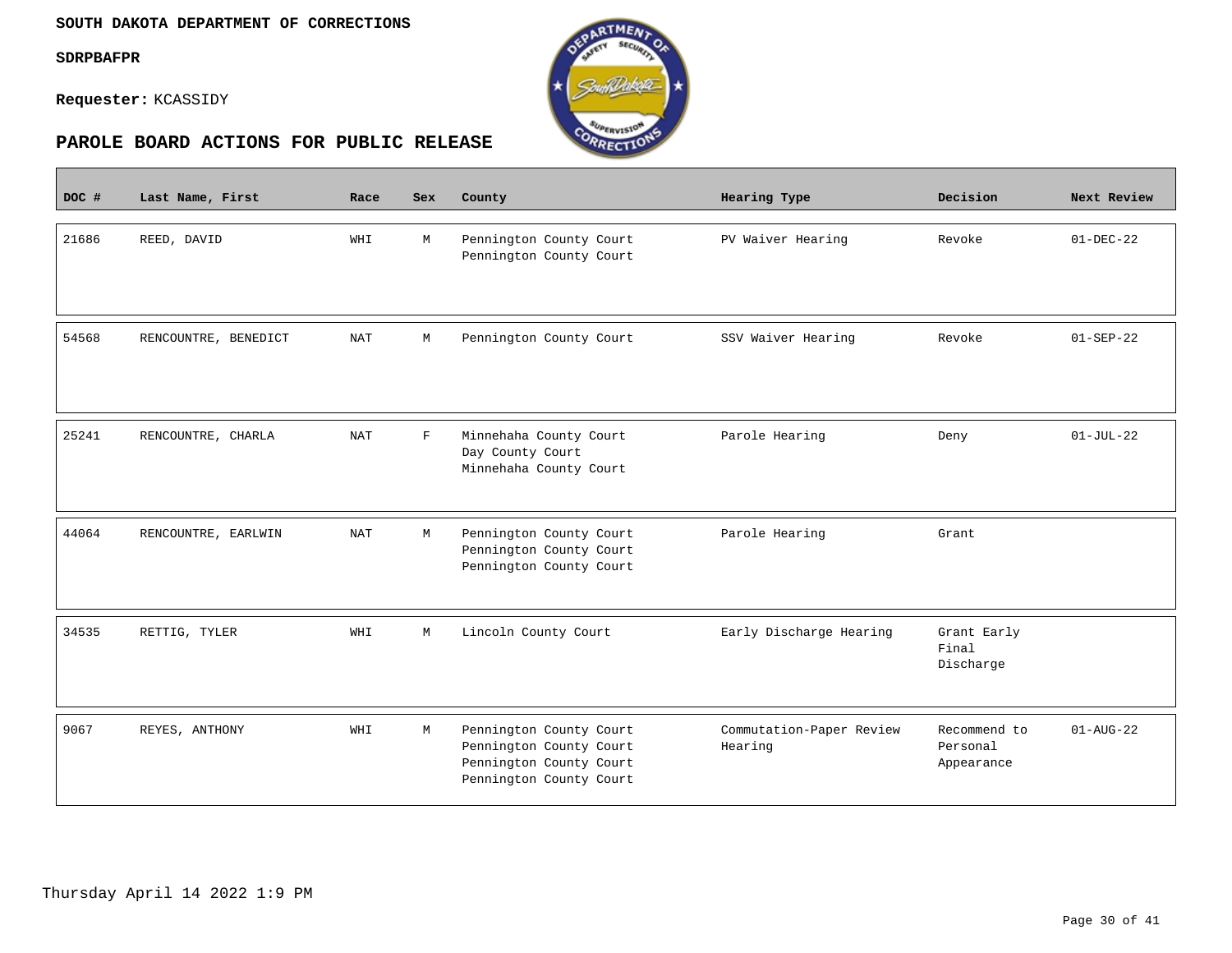$\overline{\phantom{a}}$ 

**Requester:** KCASSIDY



| DOC # | Last Name, First  | Race                 | <b>Sex</b>  | County                                                                                                                         | Hearing Type      | Decision | Next Review     |
|-------|-------------------|----------------------|-------------|--------------------------------------------------------------------------------------------------------------------------------|-------------------|----------|-----------------|
| 59650 | RICHARDS, DARREN  | NAT                  | M           | Pennington County Court<br>Pennington County Court                                                                             | Parole Hearing    | Continue | $01-JUL-22$     |
| 1490  | RICHARDSON, SILKY | <b>BLA</b>           | M           | Minnehaha County Court<br>Minnehaha County Court<br>Minnehaha County Court<br>Minnehaha County Court<br>Minnehaha County Court | Parole Hearing    | Waived   | $01 - JAN - 50$ |
| 52328 | ROEBUCK, CLARISSA | $\operatorname{NAT}$ | $\mathbf F$ | Pennington County Court<br>Pennington County Court                                                                             | PV Waiver Hearing | Revoke   | $01 - JUN - 22$ |
| 17049 | ROMERO, GREGORY   | NAT                  | M           | Pennington County Court<br>Pennington County Court                                                                             | Parole Hearing    | Continue | $12-MAY-22$     |
| 63285 | ROMERO, WAYNE     | NAT                  | М           | Bennett County Court                                                                                                           | Parole Hearing    | Grant    |                 |
| 61580 | ROSANDIC, DUSTIN  | WHI                  | M           | Minnehaha County Court                                                                                                         | Parole Hearing    | Grant    |                 |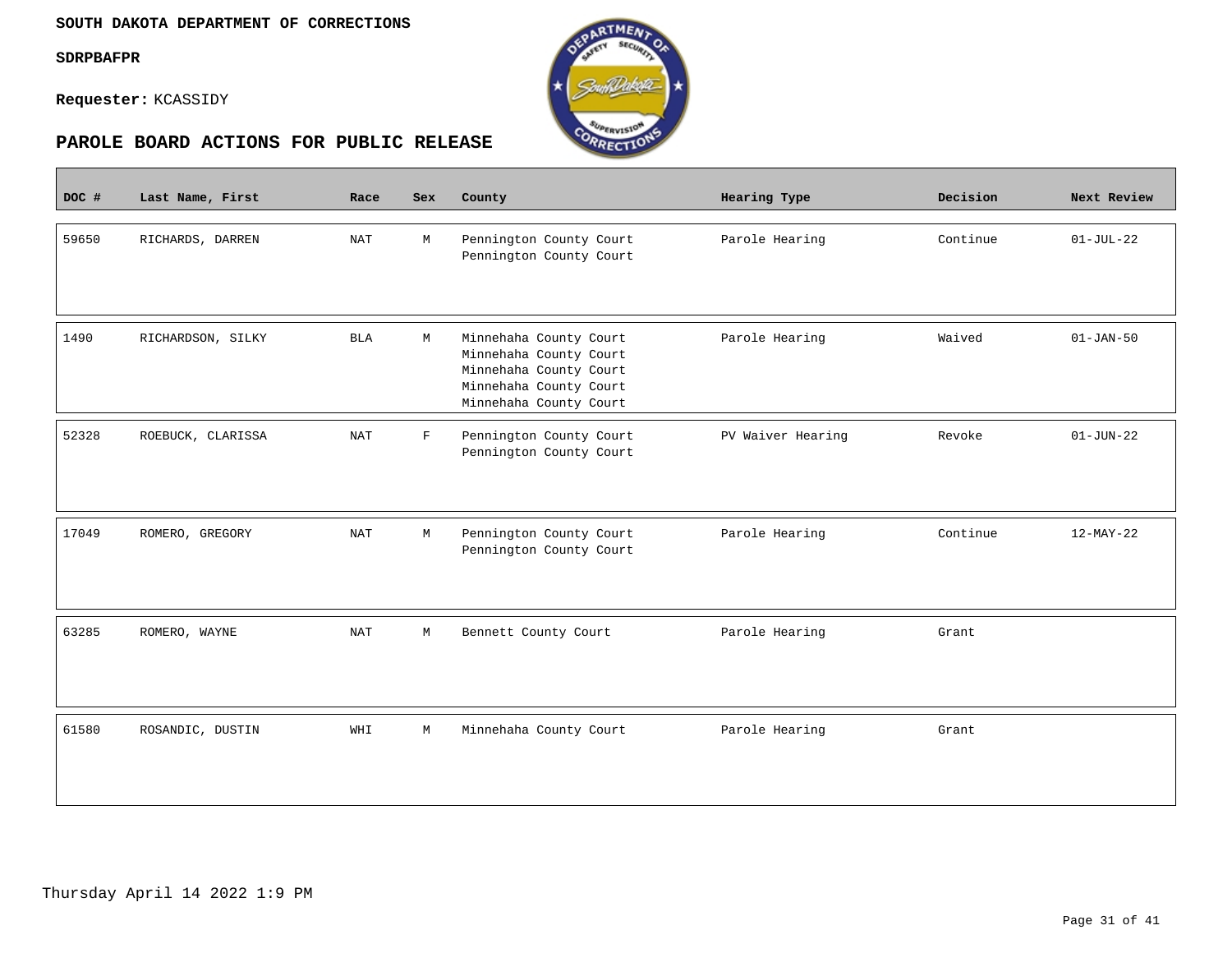$\mathcal{L}^{\text{max}}_{\text{max}}$ 

**Requester:** KCASSIDY



| DOC # | Last Name, First       | Race       | Sex          | County                                                                                                                          | Hearing Type           | Decision      | Next Review            |
|-------|------------------------|------------|--------------|---------------------------------------------------------------------------------------------------------------------------------|------------------------|---------------|------------------------|
| 61624 | ROTHWELL, LAURA        | WHI        | $\mathbf F$  | Lincoln County Court<br>Minnehaha County Court<br>Hughes County Court                                                           | Non-compliance Hearing | Non-Compliant | $01 - \text{AUG} - 22$ |
| 54915 | ROUILLARD, KYLA        | <b>NAT</b> | $\mathbf{F}$ | Pennington County Court                                                                                                         | PV Waiver Hearing      | Revoke        | $01 - SEP - 22$        |
| 12918 | RUNNING SHIELD, ROBERT | <b>NAT</b> | М            | Minnehaha County Court<br>Minnehaha County Court<br>Minnehaha County Court<br>Minnehaha County Court<br>Pennington County Court | PV Waiver Hearing      | Revoke        | $01 - SEP - 22$        |
| 21023 | SALWAY, ALEXANDER      | WHI        | М            | Pennington County Court                                                                                                         | Parole Hearing         | Deny          | $01-MAY-22$            |
| 55232 | SAUER, JOSHUA          | BLA        | М            | Minnehaha County Court                                                                                                          | Parole Hearing         | Deny          | $01-JUL-22$            |
| 48203 | SCHAEFFER, SHELBY      | WHI        | М            | Brown County Court                                                                                                              | Parole Hearing         | Deny          | $01 - JAN - 50$        |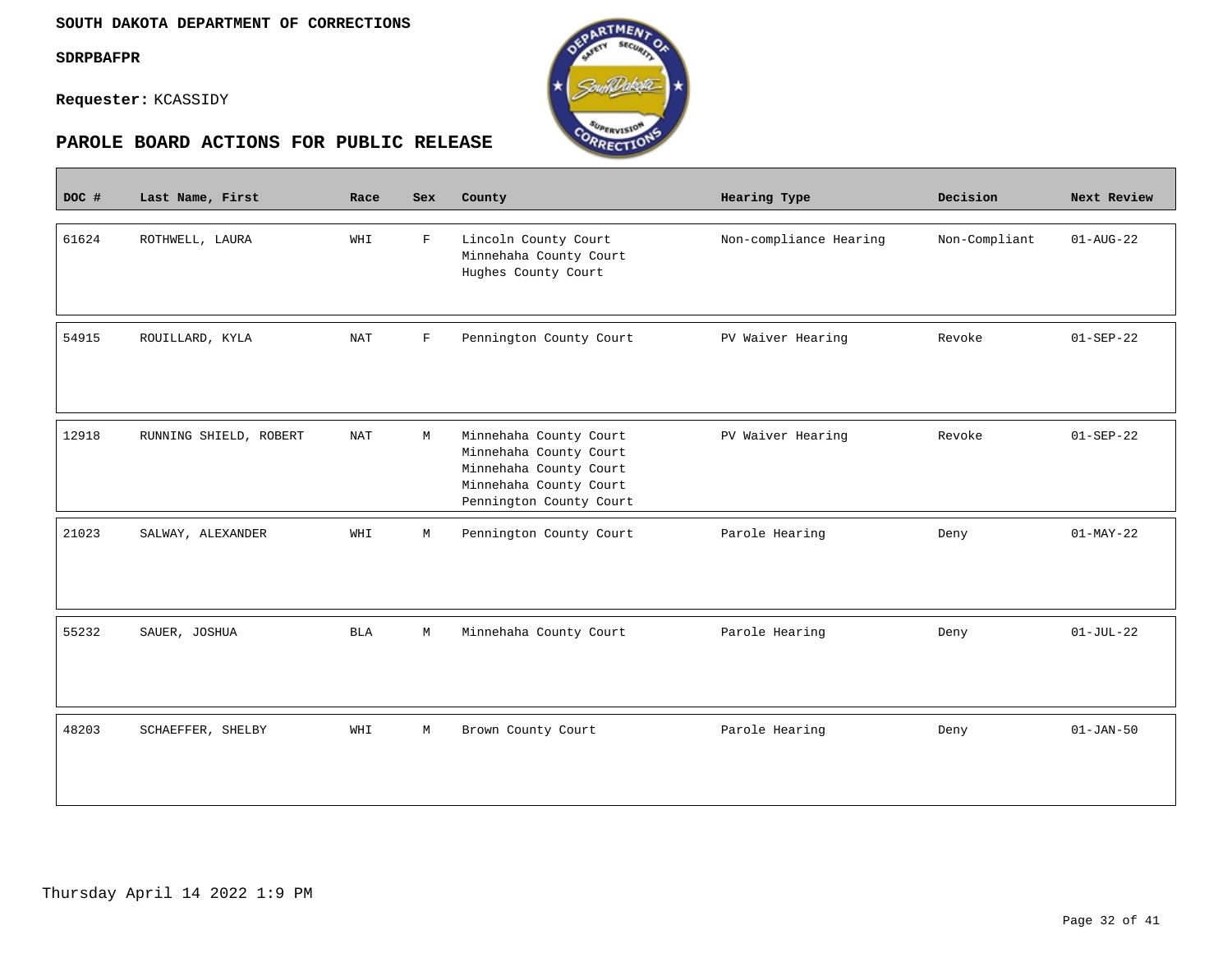$\sim$ 

**Requester:** KCASSIDY



| DOC # | Last Name, First   | Race       | Sex          | County                                                                                                                                       | Hearing Type           | Decision      | Next Review     |
|-------|--------------------|------------|--------------|----------------------------------------------------------------------------------------------------------------------------------------------|------------------------|---------------|-----------------|
| 18957 | SCHAMP, ROBERT     | WHI        | М            | Brookings County Court<br>Brookings County Court<br>Brookings County Court<br>Brookings County Court                                         | Parole Hearing         | Grant         |                 |
| 8990  | SCOTT, WILLIAM     | NAT        | М            | Pennington County Court<br>Pennington County Court<br>Pennington County Court                                                                | PV Waiver Hearing      | Revoke        | $01-0CT-22$     |
| 63442 | SEVERTSON, JUSTUS  | WHI        | М            | Codington County Court<br>Codington County Court                                                                                             | Non-compliance Hearing | Non-Compliant | $01 - OCT - 22$ |
| 45643 | SHANGREAUX, JAMAUL | <b>NAT</b> | M            | Pennington County Court                                                                                                                      | Parole Hearing         | Continue      | $13-MAY-22$     |
| 13300 | SHARPFISH, LARRY   | <b>NAT</b> | М            | Roberts County Court<br>Roberts County Court<br>Minnehaha County Court<br>Roberts County Court<br>Roberts County Court<br>Meade County Court | Parole Hearing         | Deny          | $01-JUL-22$     |
| 61848 | SHEA, TANYA        | WHI        | $\mathbf{F}$ | Charles Mix County                                                                                                                           | SSV Revocation Hearing | Continue      | $01-MAY-22$     |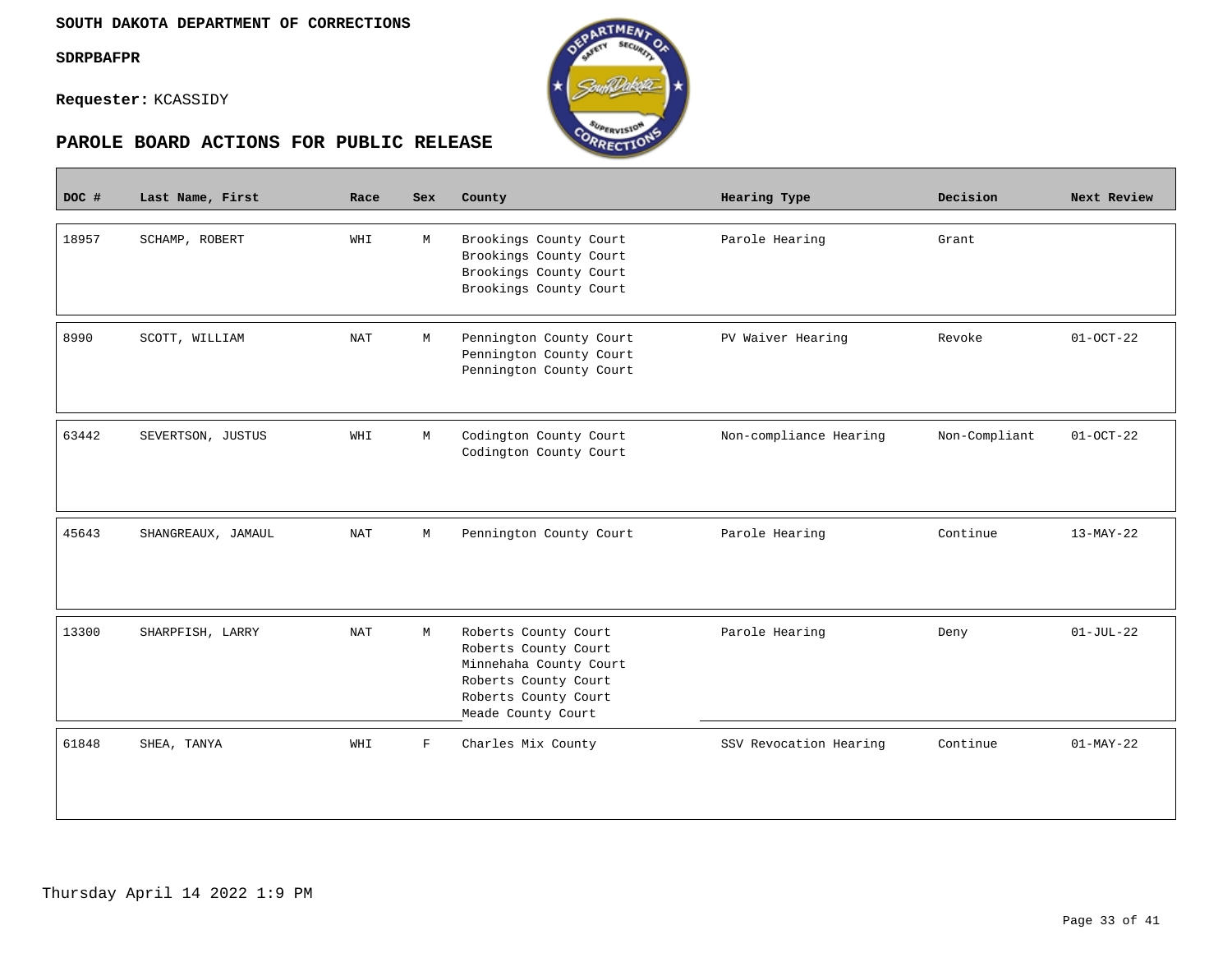**Requester:** KCASSIDY

|       | PAROLE BOARD ACTIONS FOR PUBLIC RELEASE |            |     | <b>ARECTION</b>                                                                                                                                                                                   |                        |               |                 |
|-------|-----------------------------------------|------------|-----|---------------------------------------------------------------------------------------------------------------------------------------------------------------------------------------------------|------------------------|---------------|-----------------|
| DOC # | Last Name, First                        | Race       | Sex | County                                                                                                                                                                                            | Hearing Type           | Decision      | Next Review     |
| 10928 | SHERARD, NICHOLAS                       | <b>THM</b> | М   | Minnehaha County Court<br>Minnehaha County Court<br>Minnehaha County Court<br>Minnehaha County Court<br>Minnehaha County Court<br>Lincoln County Court                                            | Parole Hearing         | Waived        | $01 - JUN - 22$ |
| 19932 | SITTING CROW, HERBERT                   | NAT        | М   | Minnehaha County Court<br>Minnehaha County Court<br>Minnehaha County Court<br>Minnehaha County Court                                                                                              | SSV Waiver Hearing     | Revoke        | $01 - DEC - 22$ |
| 35033 | SLOCUMB, SCOTT                          | WHI        | М   | Meade County Court<br>Meade County Court<br>Meade County Court<br>Lawrence County Court<br>Lawrence County Court<br>Lawrence County Court<br>Pennington County Court<br>Pennington County Court   | Parole Hearing         | Grant         |                 |
| 36384 | SMITH, DONAVIN                          | WHI        | М   | Pennington County Court<br>Pennington County Court<br>Yankton County Court                                                                                                                        | Non-compliance Hearing | Non-Compliant | $01-0CT-22$     |
| 41395 | STANDING BEAR, GORDON                   | NAT        | М   | Minnehaha County Court<br>Minnehaha County Court<br>Minnehaha County Court<br>Minnehaha County Court<br>Lincoln County Court<br>Hughes County Court<br>Hughes County Court<br>Hughes County Court | Parole Hearing         | Deny          | $01-JUL-22$     |

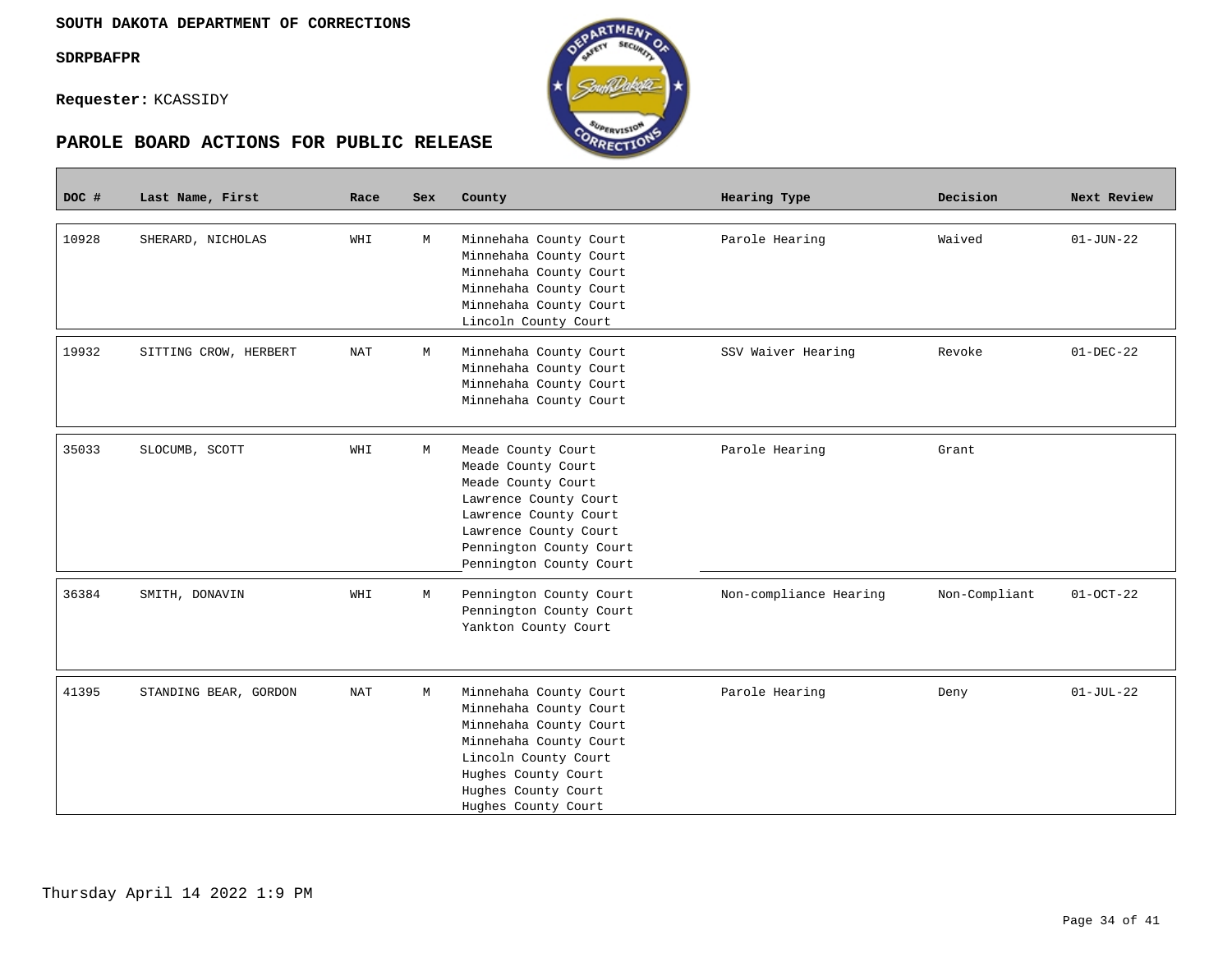$\overline{\phantom{a}}$ 

**Requester:** KCASSIDY





| DOC # | Last Name, First      | Race       | <b>Sex</b> | County                                                                                                                                                                                                                                                            | Hearing Type                        | Decision                            | Next Review |
|-------|-----------------------|------------|------------|-------------------------------------------------------------------------------------------------------------------------------------------------------------------------------------------------------------------------------------------------------------------|-------------------------------------|-------------------------------------|-------------|
| 12691 | STANDING BEAR, JOSEPH | NAT        | М          | Mellette County Court<br>Pennington County Court                                                                                                                                                                                                                  | Parole Hearing                      | Grant                               |             |
| 11797 | STARKEY, DUANE        | NAT        | M          | Pennington County Court<br>Pennington County Court<br>Pennington County Court<br>Pennington County Court<br>Pennington County Court                                                                                                                               | Parole Hearing                      | Grant                               |             |
| 16389 | STEELE, PHILIP        | NAT        | M          | Codington County Court<br>Minnehaha County Court                                                                                                                                                                                                                  | Parole Hearing                      | Deny                                | $01-DEC-22$ |
| 8048  | STEICHEN, ROBERT      | WHI        | М          | Jerauld County Court<br>Jerauld County Court<br>Jerauld County Court<br>Jerauld County Court<br>Jerauld County Court<br>Jerauld County Court<br>Aurora County Court<br>Aurora County Court<br>Aurora County Court<br>Jerauld County Court<br>Jerauld County Court | Commutation-Paper Review<br>Hearing | Deny                                |             |
| 52057 | STEWART, ERIC         | <b>BLA</b> | М          | Brown County Court<br>Brown County Court                                                                                                                                                                                                                          | Early Discharge Hearing             | Grant Partial<br>Early<br>Discharge |             |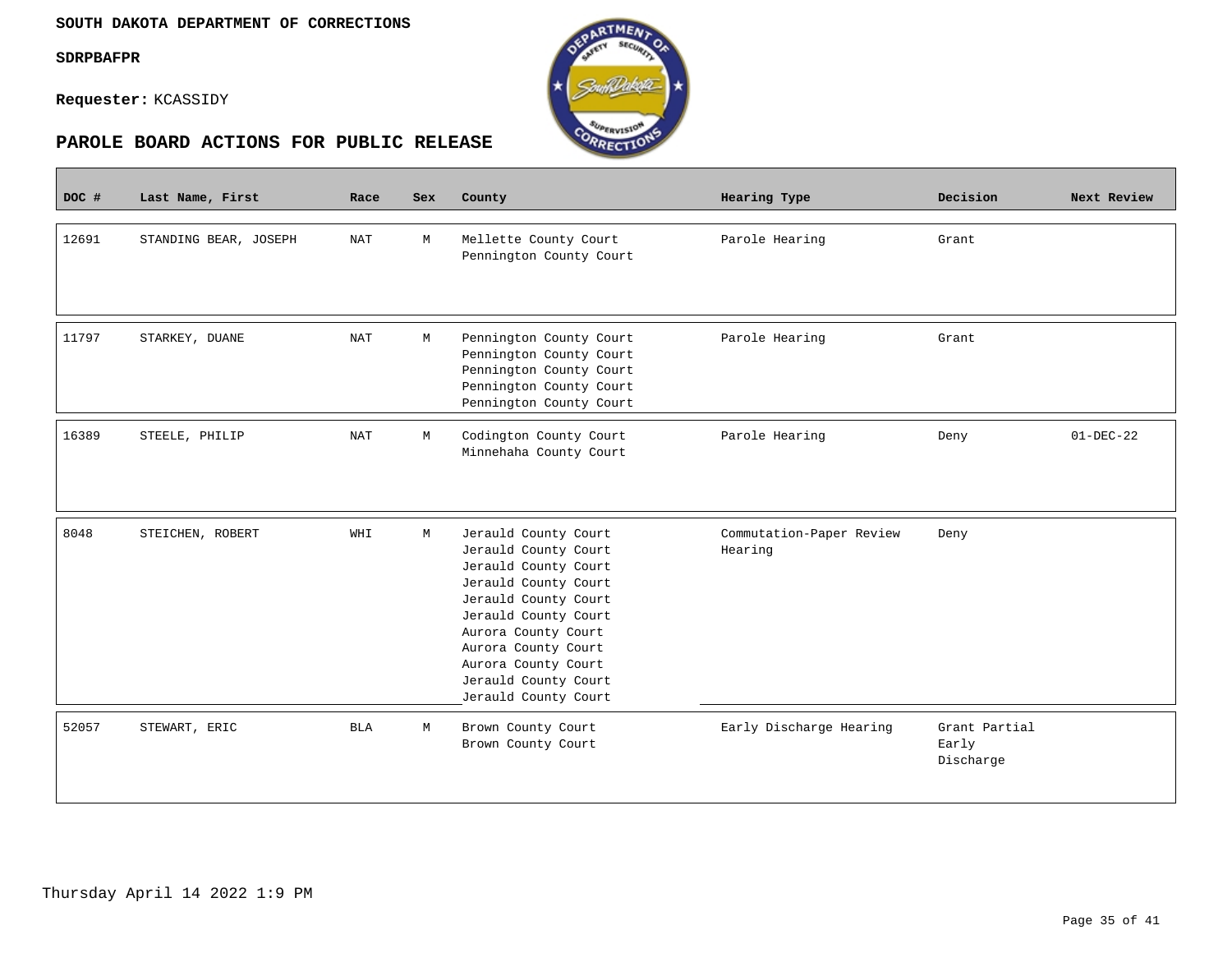П

**Requester:** KCASSIDY





| DOC # | Last Name, First   | Race                 | Sex | County                                                                                                                                                   | Hearing Type           | Decision | Next Review            |
|-------|--------------------|----------------------|-----|----------------------------------------------------------------------------------------------------------------------------------------------------------|------------------------|----------|------------------------|
| 46449 | STEWART, ETHAN     | <b>NAT</b>           | M   | Minnehaha County Court<br>Minnehaha County Court<br>Minnehaha County Court<br>Minnehaha County Court                                                     | SSV Revocation Hearing | Revoke   | $01 - \text{AUG} - 22$ |
| 52498 | STORBAKKEN, TRAVIS | NAT                  | М   | Codington County Court<br>Codington County Court<br>Codington County Court                                                                               | PV Revocation Hearing  | Revoke   | $01-JUL-22$            |
| 14797 | STRUTZ, THOMAS     | $\operatorname{NAT}$ | М   | Codington County Court<br>Minnehaha County Court<br>Brookings County Court<br>Brookings County Court<br>Codington County Court<br>Codington County Court | SSV Waiver Hearing     | Revoke   | $01 - SEP - 22$        |
| 17171 | SUMMERSIDE, CODY   | WHI                  | M   | Lawrence County Court<br>Lawrence County Court                                                                                                           | Parole Hearing         | Grant    |                        |
| 6971  | TAYLOR, RICHARD    | WHI                  | M   | Minnehaha County Court<br>Minnehaha County Court                                                                                                         | Parole Hearing         | Grant    |                        |
| 40371 | TEAGUE, RAYVON     | <b>BLA</b>           | М   | Hughes County Court<br>Minnehaha County Court                                                                                                            | Parole Hearing         | Deny     | $01-0CT-22$            |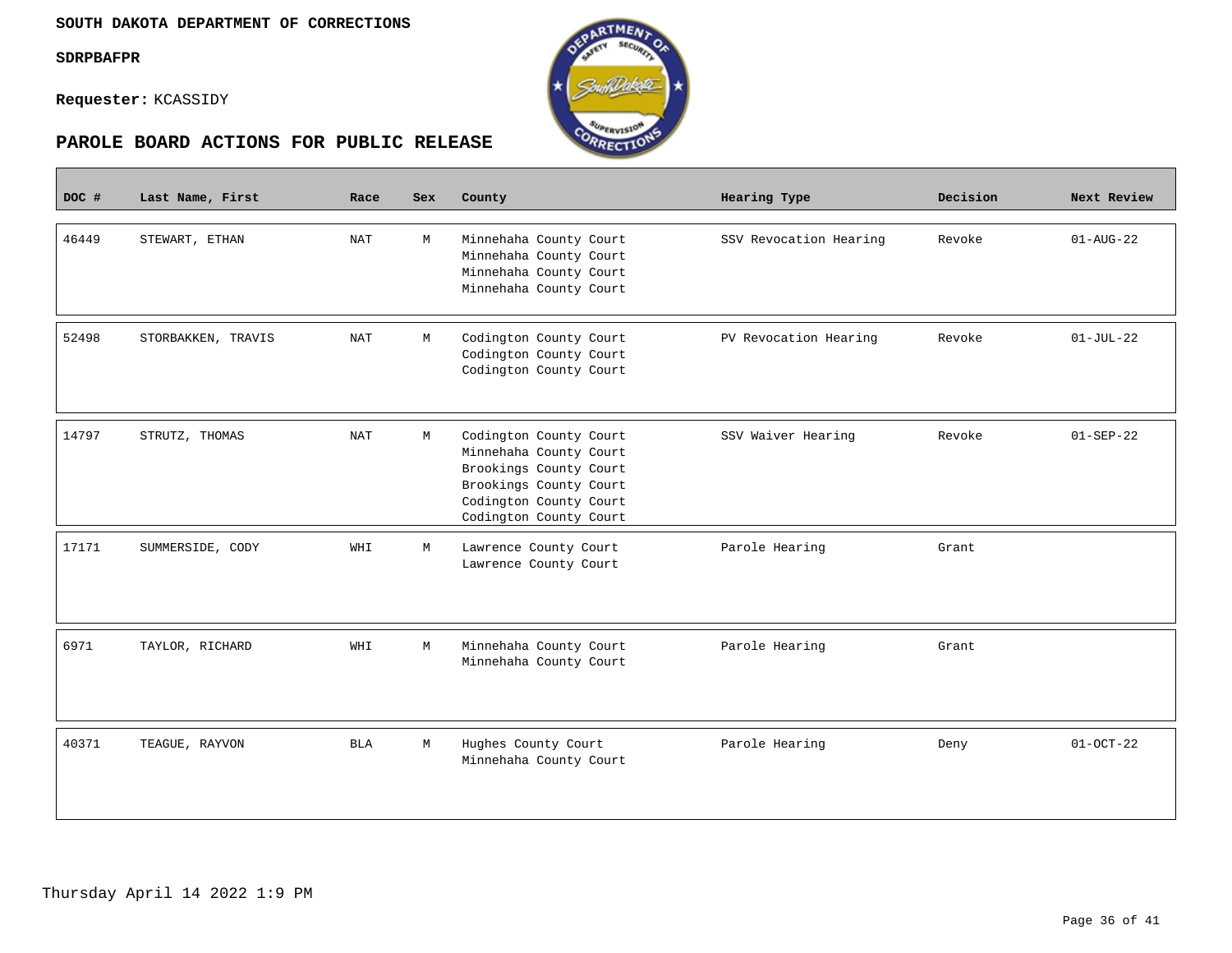$\overline{\phantom{a}}$ 

**Requester:** KCASSIDY



| DOC # | Last Name, First     | Race       | <b>Sex</b> | County                                                                                   | Hearing Type                        | Decision                               | Next Review     |
|-------|----------------------|------------|------------|------------------------------------------------------------------------------------------|-------------------------------------|----------------------------------------|-----------------|
| 43883 | THOMAS, BENJAMIN     | WHI        | M          | Turner County Court<br>Turner County Court<br>Turner County Court<br>Turner County Court | Commutation-Paper Review<br>Hearing | Continue to<br>Paper Review<br>Hearing | $01-MAY-22$     |
| 55298 | THOMPSON, JAMES      | WHI        | М          | Beadle County Court                                                                      | Parole Hearing                      | Deny                                   | $01 - SEP - 22$ |
| 21119 | THRAILKILL, DESIREE  | WHI        | $_{\rm F}$ | Brookings County Court<br>Brookings County Court<br>Minnehaha County Court               | Parole Hearing                      | Grant                                  |                 |
| 17356 | THUNDER, VAN         | <b>NAT</b> | M          | Minnehaha County Court<br>Minnehaha County Court                                         | PV Waiver Hearing                   | Revoke                                 | $01-0CT-22$     |
| 14982 | THUNDERHAWK, FERRELL | <b>NAT</b> | М          | Yankton County Court                                                                     | SSV Waiver Hearing                  | Revoke                                 | $01-JUL-22$     |
| 40005 | THURSTON, TIMOTHY    | WHI        | М          | Brown County Court                                                                       | Early Discharge Hearing             | Grant Early<br>Final<br>Discharge      |                 |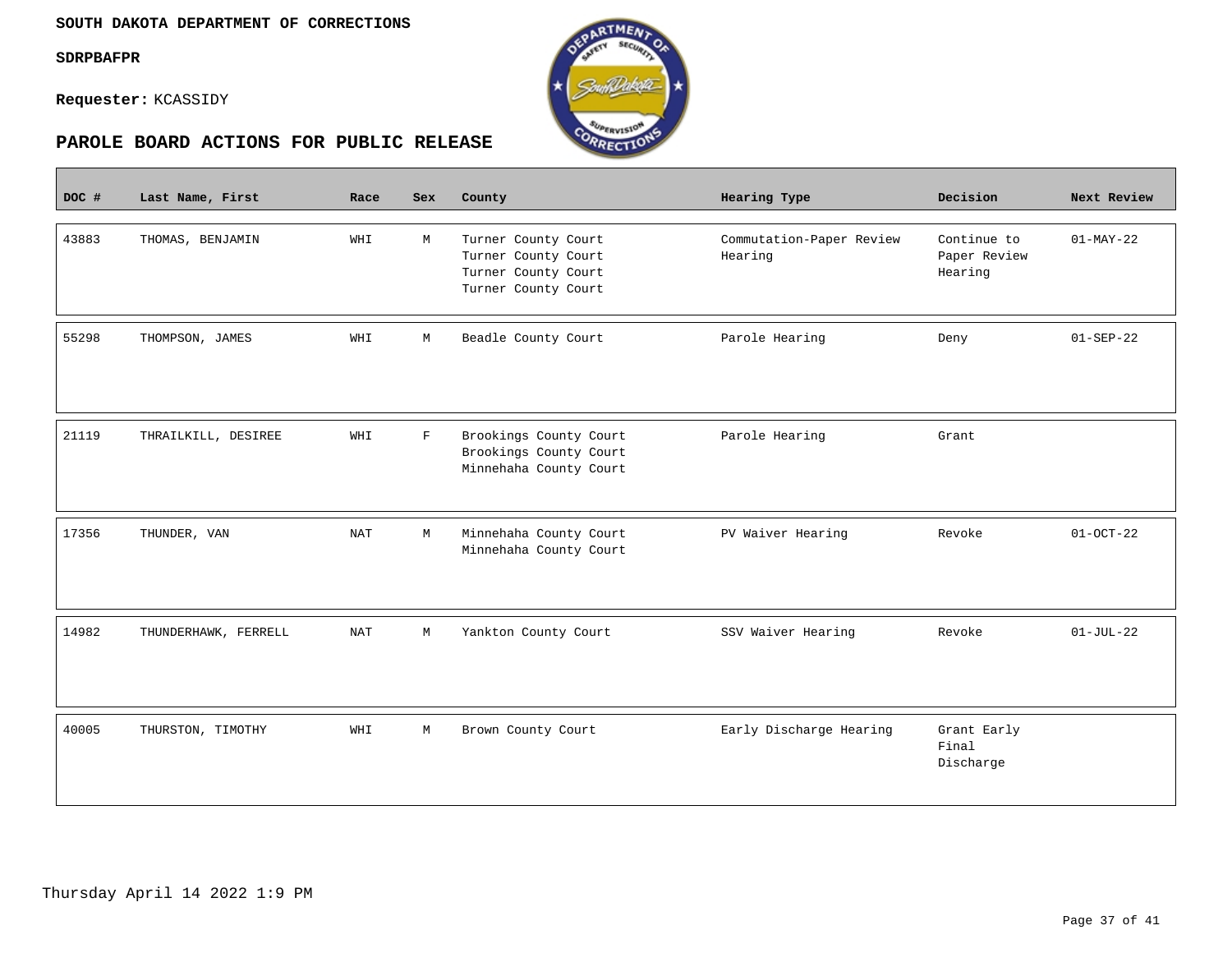$\overline{\phantom{a}}$ 

**Requester:** KCASSIDY



| DOC # | Last Name, First    | Race       | <b>Sex</b> | County                                                                                               | Hearing Type            | Decision                            | Next Review     |
|-------|---------------------|------------|------------|------------------------------------------------------------------------------------------------------|-------------------------|-------------------------------------|-----------------|
| 11589 | TIEDEMAN, JESSE     | WHI        | M          | Pennington County Court<br>Pennington County Court                                                   | Parole Hearing          | Deny                                | $01 - APR - 24$ |
| 21561 | TISCHLER, NICHOLAS  | WHI        | M          | Davison County Court<br>Davison County Court                                                         | PV Waiver Hearing       | Revoke                              | $01 - AUG - 22$ |
| 49217 | TYLER, KAISEAN      | <b>BLA</b> | М          | Minnehaha County Court<br>Minnehaha County Court<br>Minnehaha County Court<br>Minnehaha County Court | PV Waiver Hearing       | Revoke                              | $01-JUL-22$     |
| 62623 | VAN ALST, REX       | WHI        | M          | Yankton County Court<br>Yankton County Court                                                         | SSV Revocation Hearing  | Continue                            | $01-MAY-22$     |
| 34869 | VAN WAGNER, TIFFANY | WHI        | F          | Minnehaha County Court<br>Minnehaha County Court                                                     | Early Discharge Hearing | Grant Partial<br>Early<br>Discharge |                 |
| 64436 | WARR, CHRISTOPHER   | WHI        | М          | Meade County Court                                                                                   | Non-compliance Hearing  | Non-Compliant                       | $01 - AUG - 22$ |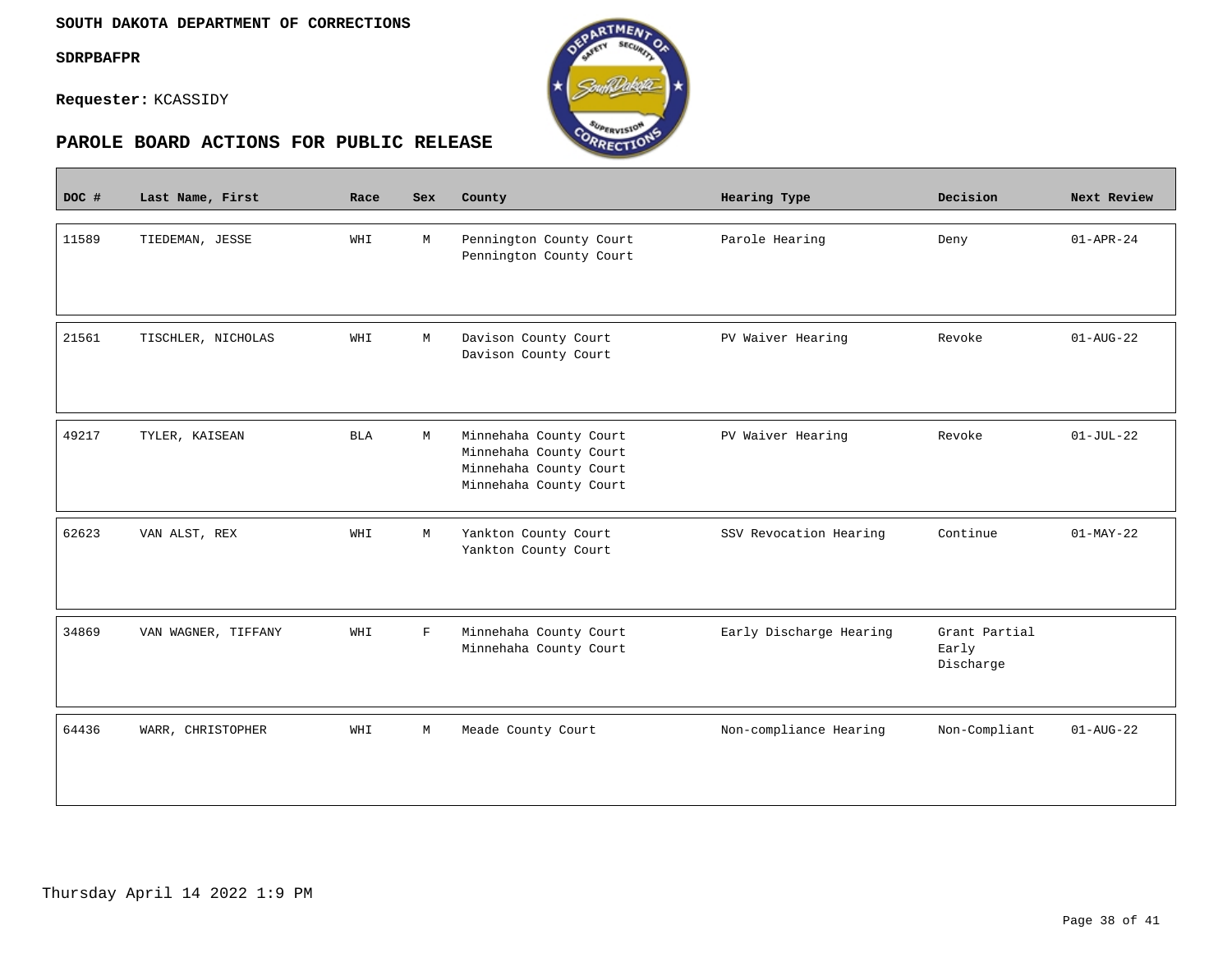#### **SOUTH DAKOTA DEPARTMENT OF CORRECTIONS**

#### **SDRPBAFPR**

 $\overline{\phantom{a}}$ 

**Requester:** KCASSIDY



| DOC # | Last Name, First     | Race       | <b>Sex</b> | County                                                                                                 | Hearing Type           | Decision | Next Review     |
|-------|----------------------|------------|------------|--------------------------------------------------------------------------------------------------------|------------------------|----------|-----------------|
| 56570 | WEST, MASON          | WHI        | M          | Minnehaha County Court                                                                                 | Parole Hearing         | Deny     | $01 - FEB - 23$ |
| 8601  | WHITE BEAR, SHELBY   | <b>NAT</b> | М          | Minnehaha County Court<br>Yankton County Court<br>Minnehaha County Court<br>Minnehaha County Court     | Parole Hearing         | Waived   | $01-MAY-22$     |
| 14413 | WHITE THUNDER, JESSE | NAT        | M          | Pennington County Court<br>Pennington County Court<br>Minnehaha County Court<br>Minnehaha County Court | Parole Hearing         | Deny     | $01-DEC-22$     |
| 3277  | WHITE, JADE          | <b>NAT</b> | М          | Minnehaha County Court<br>Minnehaha County Court<br>Minnehaha County Court                             | Parole Hearing         | Grant    |                 |
| 37360 | WIYAKA, WAMBLI       | <b>NAT</b> | M          | Minnehaha County Court<br>Minnehaha County Court<br>Minnehaha County Court                             | Parole Hearing         | Waived   | $01-MAY-22$     |
| 48789 | WOODRASKA, RICHARD   | WHI        | М          | Minnehaha County Court<br>Minnehaha County Court                                                       | SSV Revocation Hearing | Revoke   | $01 - JAN - 50$ |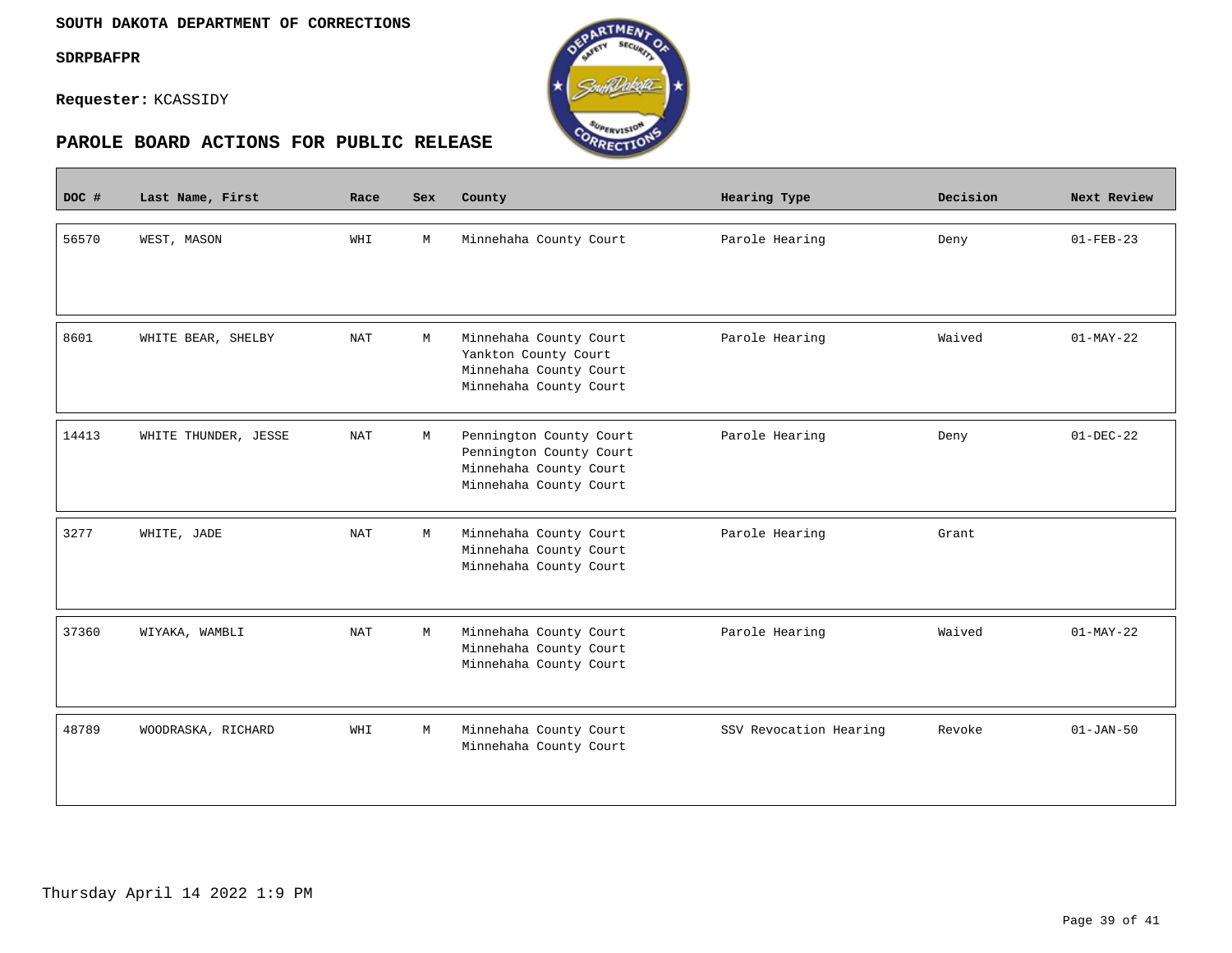**Requester:** KCASSIDY





| DOC # | Last Name, First       | Race       | <b>Sex</b>  | County                                           | Hearing Type          | Decision | Next Review     |
|-------|------------------------|------------|-------------|--------------------------------------------------|-----------------------|----------|-----------------|
|       |                        |            |             |                                                  |                       |          |                 |
| 54946 | YELLOW THUNDER, ATHENA | <b>NAT</b> | $\mathbf F$ | Pennington County Court                          | Parole Hearing        | Grant    |                 |
|       |                        |            |             | Pennington County Court                          |                       |          |                 |
|       |                        |            |             | Pennington County Court                          |                       |          |                 |
|       |                        |            |             | Pennington County Court                          |                       |          |                 |
|       |                        |            |             | Pennington County Court                          |                       |          |                 |
| 22233 | YOUNG, DARRELL         | <b>NAT</b> | M           | Pennington County Court                          | Parole Hearing        | Deny     | $01 - APR - 23$ |
|       |                        |            |             | Pennington County Court                          |                       |          |                 |
|       |                        |            |             | Pennington County Court                          |                       |          |                 |
|       |                        |            |             | Pennington County Court                          |                       |          |                 |
|       |                        |            |             |                                                  |                       |          |                 |
| 39535 | YOUNGMAN, SHARISSE     | <b>NAT</b> | $_{\rm F}$  | Minnehaha County Court                           | PV Revocation Hearing | Revoke   | $01 - AUG - 22$ |
|       |                        |            |             | Minnehaha County Court                           |                       |          |                 |
|       |                        |            |             | Pennington County Court                          |                       |          |                 |
|       |                        |            |             |                                                  |                       |          |                 |
|       |                        |            |             |                                                  |                       |          |                 |
| 49211 |                        |            |             |                                                  |                       |          | $01 - JUN - 22$ |
|       | YUYADA, EMMANUEL       | <b>BLA</b> | М           | Minnehaha County Court                           | SSV Waiver Hearing    | Revoke   |                 |
|       |                        |            |             | Minnehaha County Court<br>Minnehaha County Court |                       |          |                 |
|       |                        |            |             |                                                  |                       |          |                 |
|       |                        |            |             |                                                  |                       |          |                 |
|       |                        |            |             |                                                  |                       |          |                 |